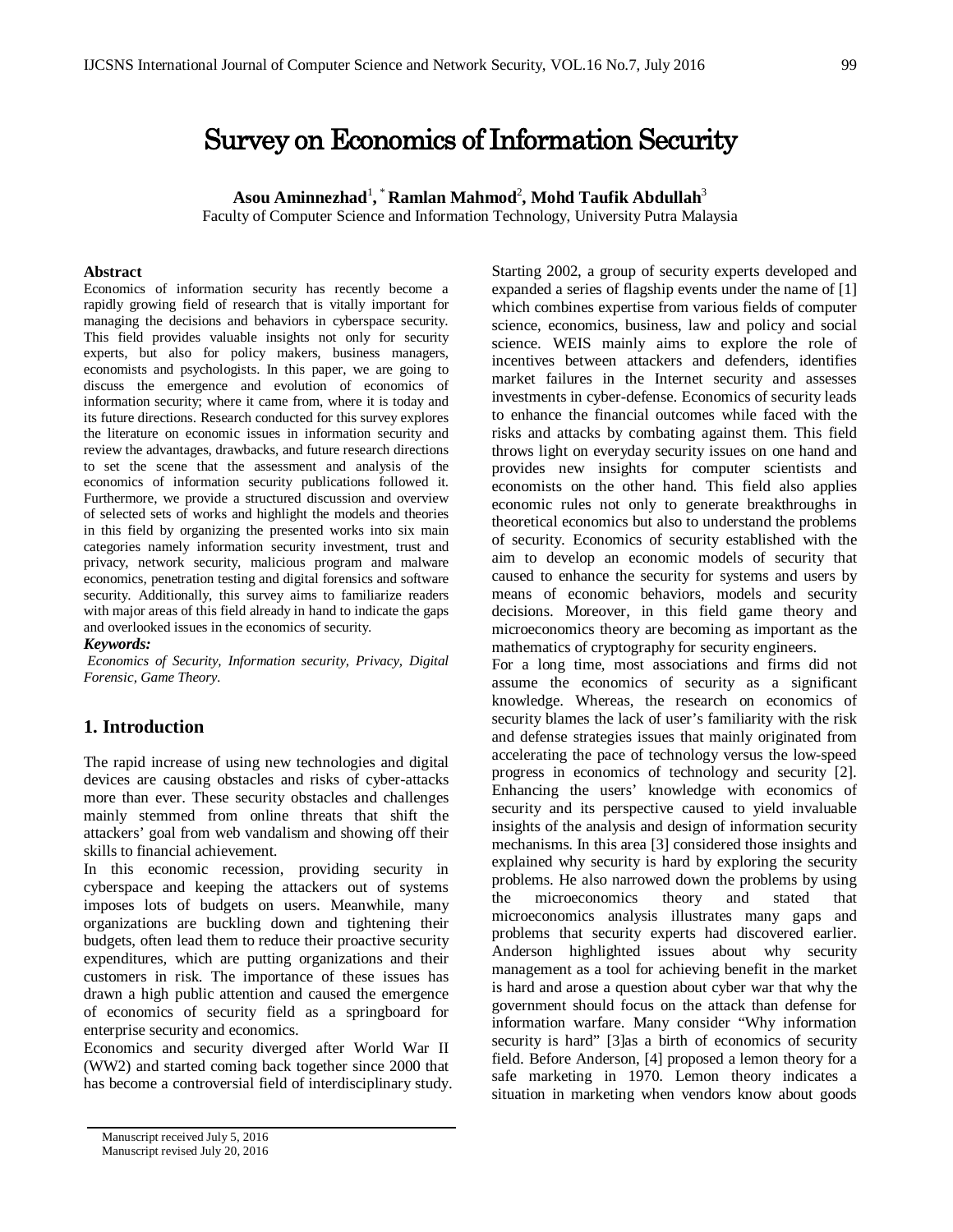rather than a customer and bad products caused to eliminate the best ones. He reported the results of research on the economics of security and recommended some policies for dealing with practical problems in economics of security.

For using information security in response to competitor analysis systems[5, 6] published a framework by examining the strategic use of security information from a classic business perspective. They developed an investment model for maximizing the protection of security level in the system. The result illustrated that security hole by criminal activities caused possible vulnerabilities and system failure for the users.

In WEIS 2002, [7]and [8] addressed issues about behavioral economics of privacy regarding the vulnerabilities and externalities in the cyberspace that helped to broaden the economics of privacy issues. Regarding the economics of privacy, a business model by [9] argued that privacy deteriorates rapidly because it charges users by different prices for a same performance that was called price discrimination. In cyberspace, the incentives towards price discrimination and the ability to discriminate the price will be growing. Sellers will be increasingly tempted to engage in differential pricing; however, such practices are fraught with a danger since the public is likely to resent them intensely. From an economic viewpoint, price discrimination may seem profitable and desirable, since it often increases the efficiency of the economy. While, from the user viewpoint it may be offended the users privacy and often arouses strong opposition from the public. A model proposed by [10] for addressing this issue that focuses mainly on the market situation under price discrimination. They considered conditions when consumer is autonomous to choose a strategy for protecting the privacy with the aim to mitigate the side effects of price discrimination.

Apropos of this matter, [9] tackled a striking problem regarding price discrimination in the market that enhances the privacy failure. The problem mainly arose by the question that why privacy being deteriorated and confusing despite the person's effort for improving it. He asserted that a variable pricing by the firms affected the privacy and threaten it that creates the price discrimination problems. It seems to be impossible to solve privacy and security problems completely, so the users and firms need to reinforce their capability to deal with such problems [11].

Some researchers [12] explored the effects of security fears on the share prices and reported results of investigating the impact of economics of security breaches on a non-private business organization. They also provided evidences of considerable drawbacks and flaws in the information security market performance. On reflection, economics of security is not about observing at

the past in anger of an economical loss by attack once faced; neither is it about observing at the present in fear of being attacked and economical loss; nor about observing at the future with ambiguity about what may happen for us. The experts in economics of security field should be observant at all times. The aim is not to worry people, but to alert them that how economics of security has progressed over the past decade. The future of economics of security can be recognized only if its past and current positions are well comprehended. Hence, Section 2 discusses the past events and Section 3 focuses on the current status of economics of information security and section 4 concludes the paper.

# **2. Economics of Security: Then**

In this section, we provide an overview of economic issues surrounding cyber security by reviewing the published papers between 2004 and 2008. Regarding the emergence of economics of security field several authors have contended that economics and security should be merged due to the necessity of a security nature for being optimized economically. The researchers tend to correlate economics and security and strengthen the theoretical link between them by the means of game theory and microeconomics.

In this regard, Wölfl published an extensive survey on OECD [13] that considers the economics of malware issues by misaligned incentives and features of economics of security by analyzing the effects of externalities on users in the cyberspace.

Similarly, [14] presented another survey regarding the malware in the field of economics of information security that argued about the organizations necessity to protect their database and their own information at a middle level of vulnerability. The authors claimed that to avoid completely from the vulnerabilities the irrelevant expenditure just charges the users a lot and don't eliminate all the existing vulnerabilities.

Following the economics of privacy, studying digital right management (DRM), security investment, economics of security policies and related metrics have become interesting fields of study for researchers. On this matter, some analysts [15] considered digital right management and related cost model to achieve a novel result in DRM and economics of security policy. They investigated the role of DRM and its economic effects to develop the DRM systems as a trading standard.

Regarding the risk management issues, [16] measured information security risks, since the security risk cannot completely managed without employing appropriate measurement. Furthermore, they asserted that to create, destruct and contort other markets the information security mechanisms are indispensable.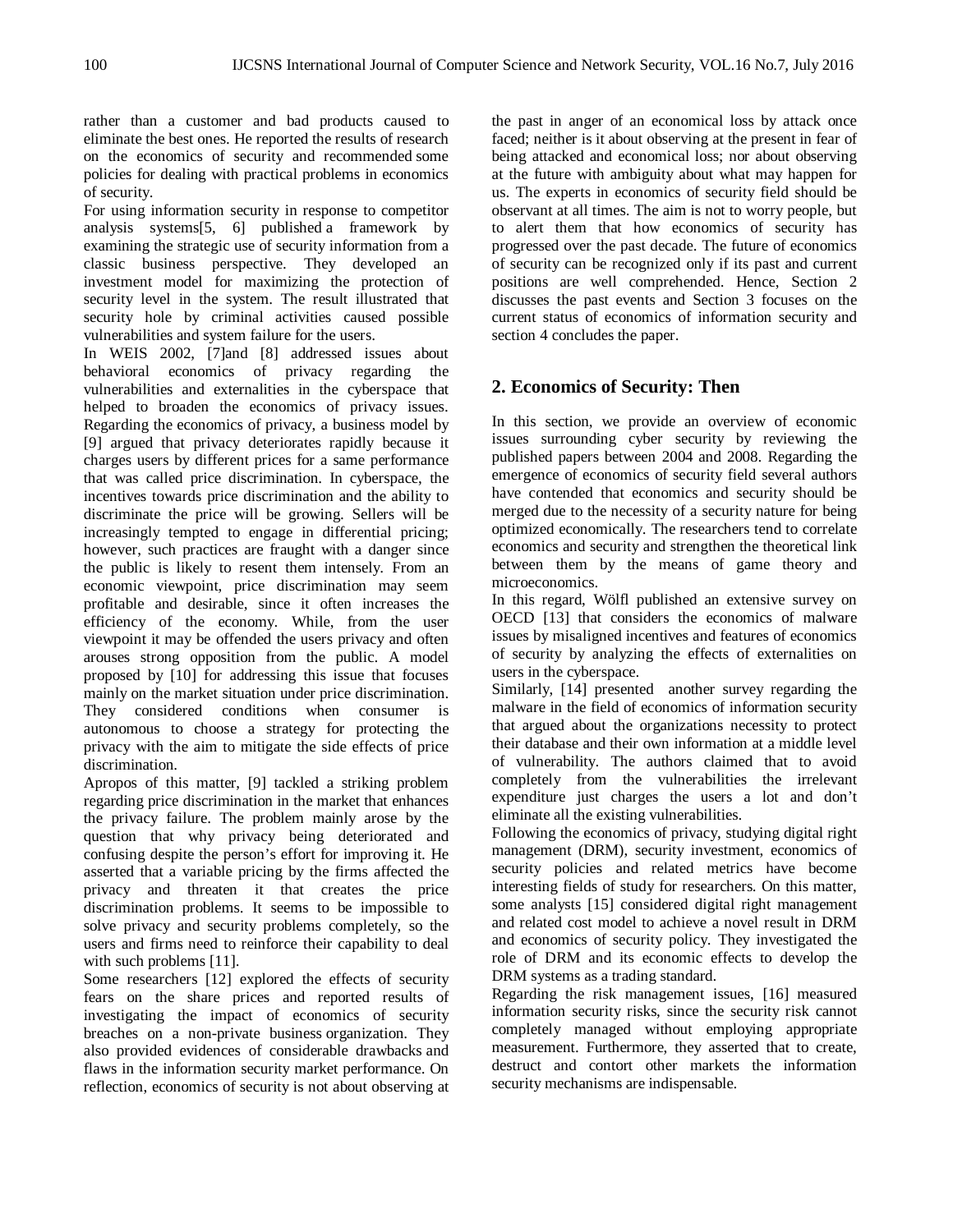One of the most striking problems around the economics of privacy and security is a market failure that followed by [17]. They argued about the factors are influencing market insurance whether global or local that used for epidemic risks and vulnerabilities in cyberspace. There is not any solvable way to get rid of such vulnerabilities, so for mitigating the possible damages using the strategic decision is the better solution than spending lot of budgets on preventing the malware infection and propagation to enhance the defenders' security. Markets and business are very interested to enhance security investment due to their risk aversion entities. On this matter, [18] started to work on the legislation ways for markets and businesses. They stated that compulsory expenditure on security may cause undesirable results like deforming the security markets and having drawback effects in business contest. They also mentioned Sarbanes-Oxley laws [19] for covert and overt the weaknesses and strength issues surrounding security investment that is a collection of legislation that deal with investment protection and risk management.

# **3. Economics of Security: Now**

Economics of security is becoming a thriving field of study and has drawn great attention of security experts and econometrists recently. This field has been started spilling over into the interface between security, management, dependability, conventional security and privacy. It has also been started by interacting with psychology and sociology, because of undeniable effects of psychology and user behavior on users decisions about economics of security. These effects have caused that researchers think about another aspect of the economics of security that deals with psychology of human behavior.

Economic of security addresses a critical issues about choosing the technical risks by agents in the case of existing technical solutions to mitigate security and privacy risks. Also, the future of economics of security is clouded with various kinds of ambiguities due to the rapid development of technology in cyberspace. These uncertainties affected the users' awareness in cyberspace and make the familiarity with a novel knowledge of the economics of security too difficult.

# 3.1 The Current Economics of Security Trends

Despite of several studies that aimed at providing much needed statistical economics of security trends and issues, there is still an urgent need to find one that is complete and reliable. This paper outlines the following two phases of research as conducted for this survey to gain a good understanding of the current economics of security landscape.

**Phase 1** monitor, assess and analyze articles covered in the following journals: Decision Support Systems, Telecommunications Policy and IEEE Transactions on Information Forensics and Security. The survey based on the journals published during the period of January 2008 to January 2015, but just has assessed journals that published more than 3 relevant papers during the mentioned period. After refining phase, among all of the related journals just three journals remained on the list that has been explained in the data collection part. We intend to identify the critical issues and get the complete picture of today's posture of economics of security. The question that rose from this refinement is why these journals are selected? There are many journals and publications available today that concentrate on security or economics separately, but this research should involve both concepts of security and economics together to covert and overt the economics issues surrounding security. Furthermore, the authors wanted to focus on identifying trends that it was important to include publications that are well published and are available for a long enough time that have focused on economics of security.

**Phase 2** made analyzing of the reports and papers that were issued by GameSec conference, WEIS workshop, and SANS institute. The significant reason for including WEIS and SANS is that they have delivered to the security community in a large for many years. In addition, they have extensive research archives; also, their publications cover both aspects of security and economics. Furthermore, GameSec conference and WEIS present a lot of models and theories that to brighten the economics of security issues for interested parties.

#### 3.1.1 Limitation of Study

3.1.1.1 Phase 1. On reflection, when we limited the work on the main journals and conferences find out that they are not responsive completely to all security trends and issues as our point of view. However, the publications publish several times in a year and have a long-term trend to broad economics of security as knowledge, but to a certain extent reflect the latest development in economics of security field. Although, these journals may not represent the whole spectrum of economics of security's publications. But to overcome this issue we review all breakthroughs in this area in section 3.2. The Authors believe that assessing them may provide valuable insight into the current trends of economics of security. In the discussion part, we analyze and consider all publications and reports to reflect the holistic trend in economics of security for achieving a comprehensive insight. Further, in economics of security field a lot of papers can be found that propose an economical model to mitigate the cost of security. Economic of security includes a lot of cost functions to forecast the expenses associated with production to determine what pricing strategies should be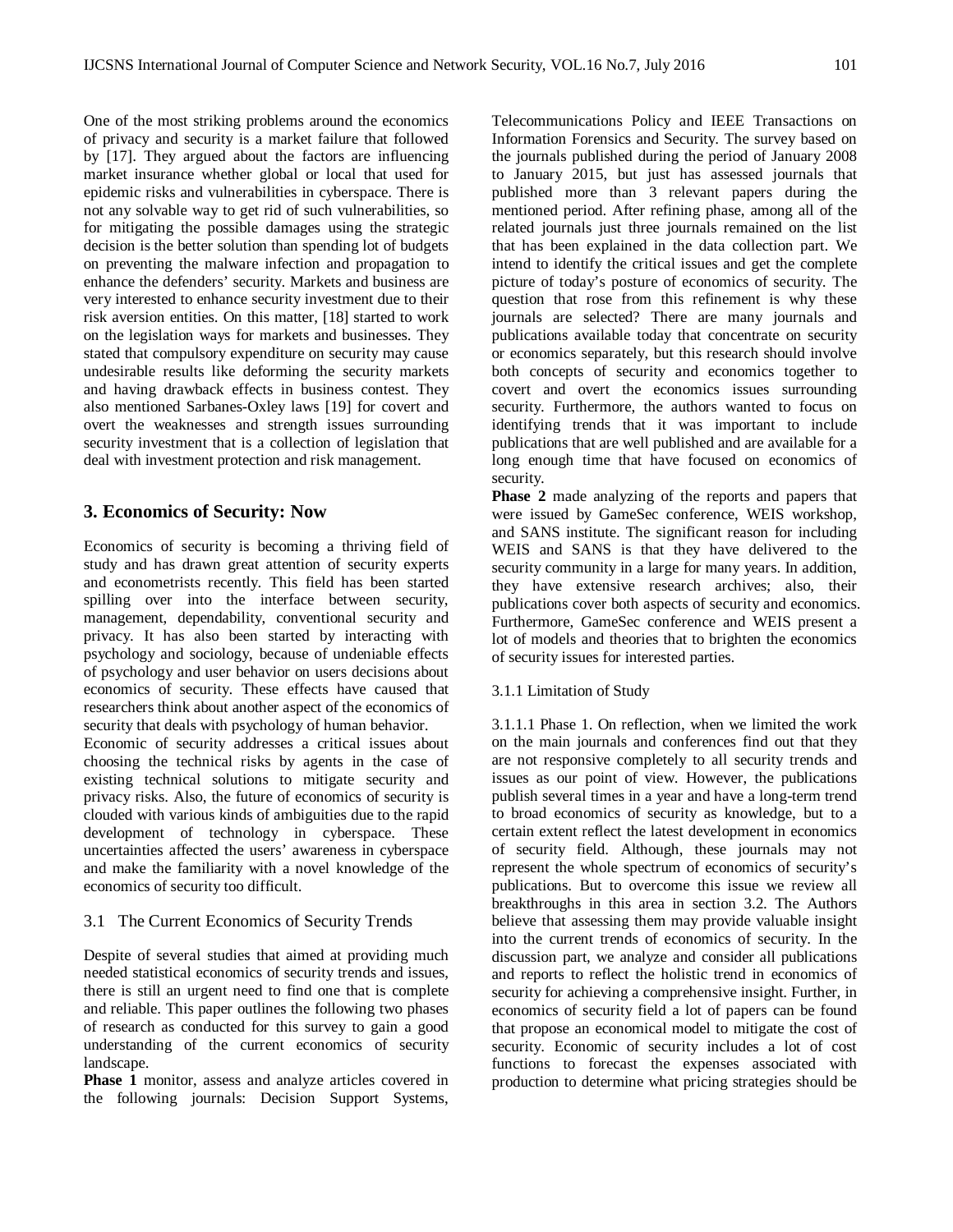used for achieving desired profit margins. The profit can be a difference between revenue and costs that both of them can be monetary and psychological. Since, it is hard to measure or quantify psychological benefits and costs, we just focus on the monetary aspect of the analysis that caused to limit the obtained articles.

3.1.1.2. Phase 2. The SANS, WEIS and GameSec conferences reflected the current economics of security trend, but the difference between these three publications and three journals in the list is the number of published papers. According to our findings, these three publications especially WEIS and GameSec conference publish lots of papers at each workshop and present novel models and theories in economics of security. This short-term trend caused to highlight them as a good and reliable source of research in economics of security field.

An existing problem surrounding economics of security is the lack of complete information and news in this field. Also, security researchers do not report all of their findings and breakthrough about security breaches in fear of the consequences of legal liability, and users misuse that is one of the most striking features of this problem. In addition, the hackers do not reveal their successful attack methods because they are afraid to be sued. Another complication is that someone sets out to debunk the scaremongering around an online crime that governments and defense contractors are using to enhance the security in cyberspace. Therefore, finding a real and comprehensive picture of security for launching a new area of research about economics of security is hard and complicated. Hence, it would be very difficult to get a comprehensive view of the current state of economics issues surrounding the security based on the results of such publications.

# 3.1.2 Data Collection

This section investigates the economics of security issues and models found in the Decision Support Systems Conference Series, IEEE Transactions on Information Forensics and Security, Telecommunications Policy, GameSec conference series, Workshop on the Economics of Information Security (WEIS), and SANS for the period of January 2008 till January 2015. The found resources are searched in well-known and reliable indexing services like IEEE, ACM, Springer, Scopus, Science Direct, DOAJ and some workshops and institutes like WEIS, SANS and GameSec conference to find the most reliable and credible publications in economics of security.

At first, we searched the papers based on the keywords containing both concepts of economics and digital security from 2008 to 2015, and then we broaden it by searching other related keywords to find related results in the field of economics of security. For example, instead of

economics we searched with keywords like business, investment, and price and cost separately. Also, we did this method with the substituted keywords instead of security like privacy, risk management, trust, hack, cyberattacks, digital forensic and penetration testing. We obtained set of papers from our searching by merging all of these keywords and gathering all of them that reached to more than 1200 papers.

Afterwards, we refined and separated related papers. In this phase, after a quick review of the papers to identify whether they are related we obtained the list of related papers that prepares the link between economics and cyber security. Among all of the found papers on economics of security, just 300 of them remained as most related papers for the next phase of our study. Afterward, we applied a new refinement by separating the journals and publications that have been repeated more than three times for the assessment and analysis phase. Applying this refinement and threshold helped us to find the latest reliable publications that focus strongly on economics of security.

3.1.2.1Topics covered in journals (phase 1). The data collection process began with a brainstorming session where all sorts of economics of security topics identified and subsequently merged the related topics together in appropriate groups. For example, every topic that related to economics of malicious programs and all types of malwares like virus, worm and adware, botnet and DDoS attacks categorized as malicious program and malware. The topics that cover economics of network security like wired, wireless, Ad-Hoc, mobile networks were grouped in network security. The topics that dealt with economics of security investment, risk management, security policies and metrics, assurance, and anything pertains to investment of security were categorized as of information security investment. Concerning the articles related to economic issues surrounding the penetration testing, digital forensics and security vulnerabilities merged into one group called penetration testing and digital forensics. Furthermore, we categorized the papers regarding the economic issues in software security and economic models for developing software in the field of software security. Finally, issues associated with economic aspects of trust and privacy is categorized as trust and privacy field as depicted in Table 1.

## 3.1.2.2. Results obtained from journals

This subsection outlines the profile of articles published in all obtained journals during the January 2008 till January 2015. During the investigation of each publication source, it is interesting to note that in some cases, special topics and fields emphasized by some journals. We can figure out that these publications have concentrated more on specific topics and issues than others. Table 1 lists the six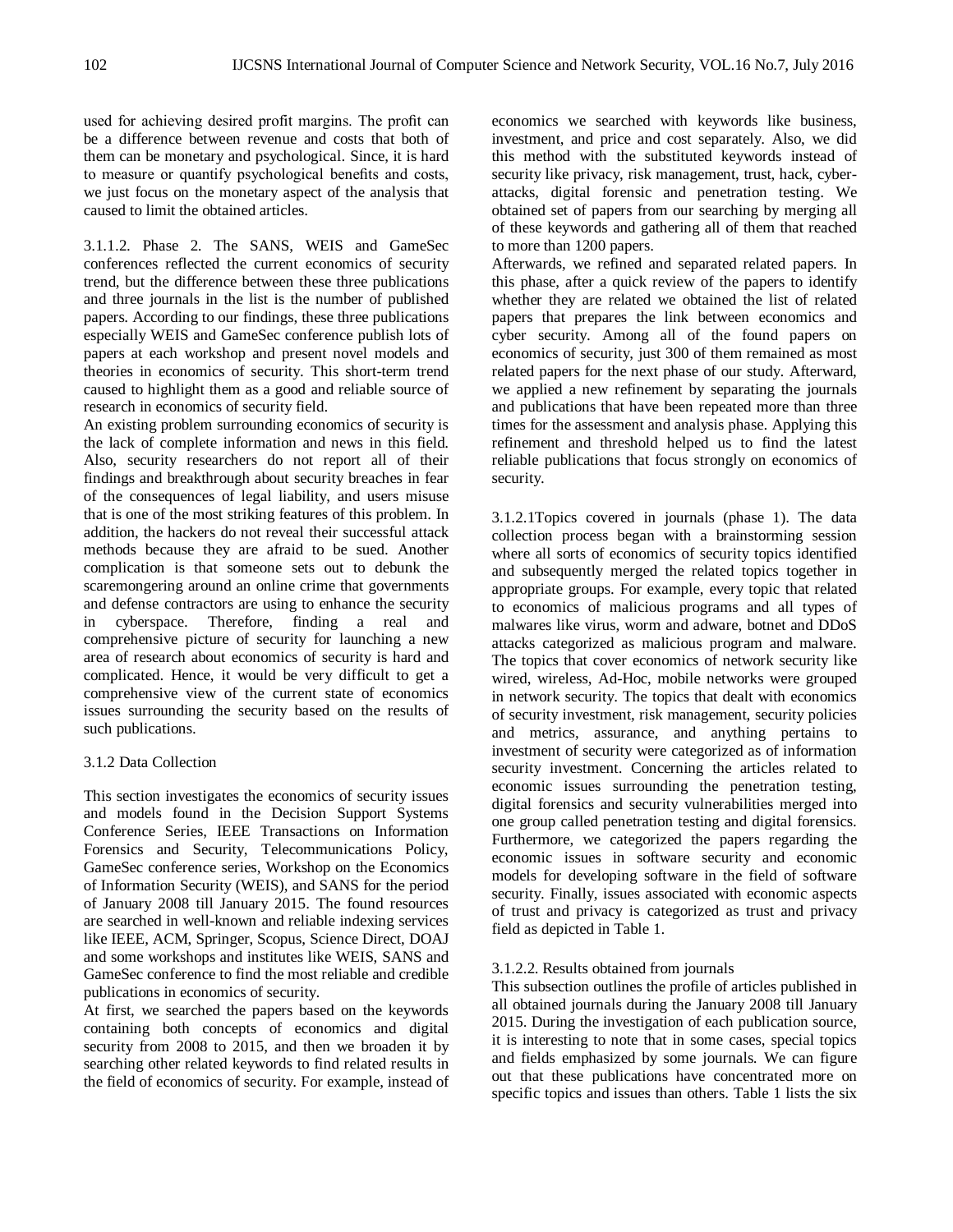topics in each publication in economics of security. These topics involved the economics of security field that identified after reading the related papers and deciding about the scope and category that each paper may belong to it.

Outstanding in the results of IEEE Transactions on Information Forensics and Security is that this journal focused mainly on network security field by 3 published papers in this field.

Telecommunications policy journal contains 3 papers, by 2 papers in network security and one at policies, assurance, and investment among our obtained list.

Lastly, in the decision support systems by 2 published paper in security investment that followed by malicious program and malware that are tied to software and application development at one.

3.1.3 Surveys of SANS Institute, WEIS and GameSec Conferences (Phase 2)

In this subsection, we considered three well-established publications that give the best shot to the current trend in economics of security. WEIS and GameSec conferences contain mathematical models, theories and games for economics of security that Table 1 summarizes the amount of coverage given to each topic by all publications included in this survey. As shown in Table 1, most of published papers in economics of security are belonging to WEIS conference. The significant results in WEIS papers indicates to the field of information security investment that took the lead at 35, followed by trust and privacy at 26, malicious program and malware at 12 to constitute the top three fields. The published papers in SANS tend to security investment that shows giving a top priority in this field by 3 papers in this field.

Also, in the GameSec conference researchers concentrate on network security among other fields with 7 articles followed by trust and privacy field and penetration testing and digital forensics that are tied at four. Obtained information shows the significance of each field and primary focus of each publication on them.

#### 3.2 Discussions and Analysis of Results

In this section, we compare and contrast obtained results from SANS, WEIS and GameSec conferences. In addition, we review the obtained journals and some of the other important works in this field.

The significance in this survey is that most papers published in WEIS and GameSec conference aim to develop an economical model for security. The striking issue that has been addressed is finding the most preferable and recommended tool for developing the model in this field. It is widely believed by researchers in economics of security field that one of the best-presented methods for developing a model is a game theory. The

game theory prepares a mathematical framework for users to make a security investment decisions that has become a vital and undeniable suggested tool over the past decade. Studying game theory leads security researchers to be more familiar with the behavior of rational agents in a multi-player game. Game theory used for modeling interactions among users, risk recognition and risk prediction that significantly affected economics of security.

On reflection, according to our study the results of the survey show a strong emphasis on the six main fields in the economic issues surrounding security as follows:

- Information Security Investment
- Trust and Privacy
- Network Security
- Malicious Program and Malware
- Penetration Testing and Digital Forensics

#### • Software Security

In consonance with the results, we can figure out the major shift from pure technical aspect of security towards a more reactive strategic approach based on decision system and mathematical analysis and security. The results also indicate that security responsibility is broadening to get involved the risk managers, econometrists, forensic specialists and psychologists.

Furthermore, the study reveals that the WEIS conferences and SANS focused mainly on information security investment issues in comparison with the GameSec conferences that paid attention to network security issues which is ranked first in this conference.

In this section, we review and discuss all these six fields as follow:

## A. Information Security Investment

Decision about information security investment has recently attracted the attention of researchers from computer science, economics and management science. Investment of security was considered as an essential component of risk management among security experts and decision makers in the IT based organizations [20].

Analyzing the Return on Security Investment (ROSI) has always been a sticking point for technology investments due to the immense growth of e-business. On this matter, [21] proposed a comprehensive analytical model to investigate and analyze some security investment decisions that leads to find an appropriate model and framework for ROSI.

In previous works in economics of security using the microeconomics and economical model for information security has been very prevailing. Researchers in this field put their efforts mostly on proposing an economic model for security investment or enhancing the fringe benefits of information security. To narrow down the concept of economics of IT security [22] tried to get a holistic picture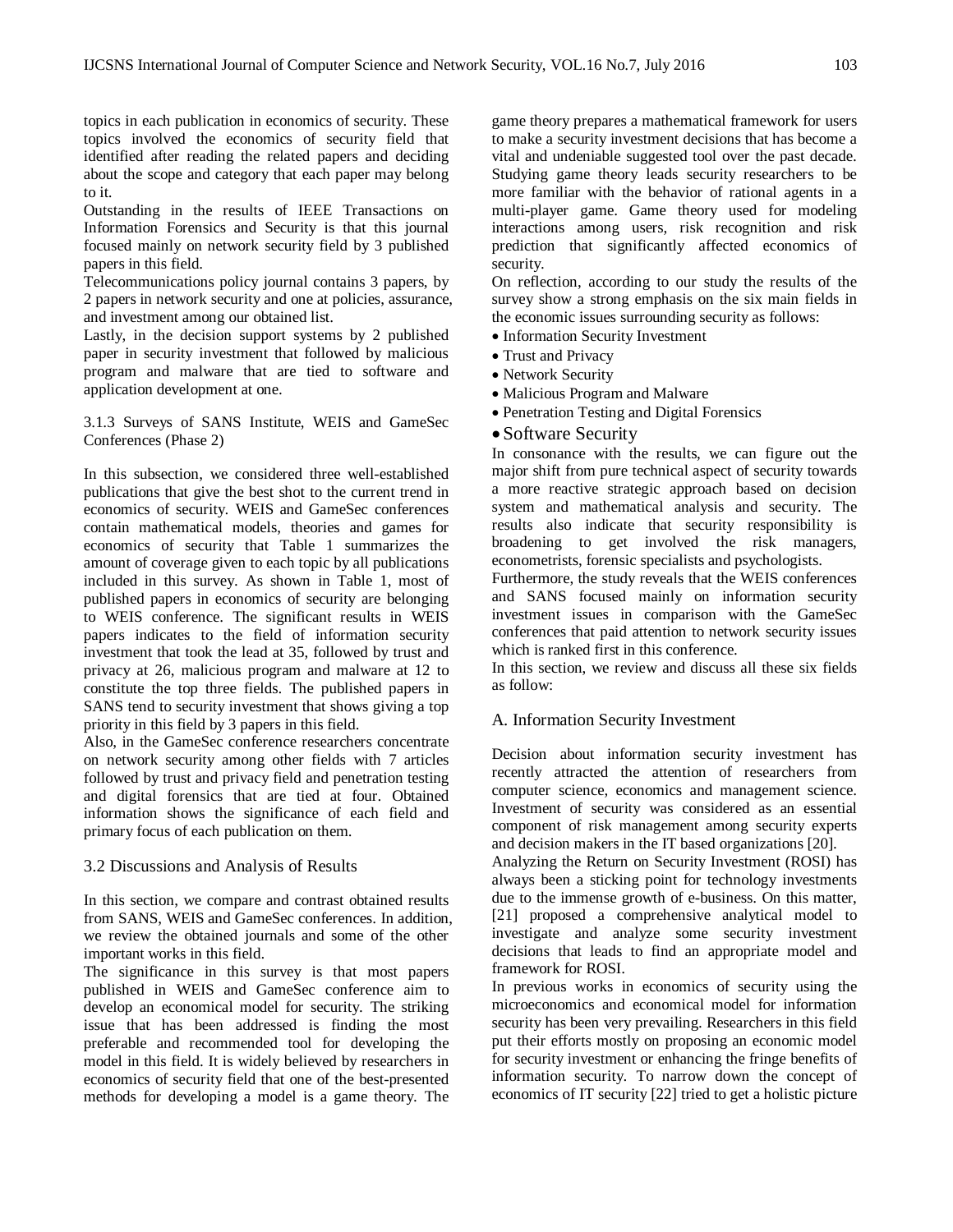of this topic. They got involved in recognizing the obstacles that users are facing during the quantifying the cost of security.

In this regard, [23] proposed a non-cooperative game based on the game theory that tries to analyze individual user's security in the network. They investigated the correlation among network members and their security investment to analyze the equilibrium attitude of members. In this model, the monotonic symmetric Bayesian Nash equilibrium of efforts are existed that help to deal with information uncertainty in the proposing the model. This model prepares an applicable and beneficial perspective of the Internet members on investing in security to enhance financial and security aspects of the system. The authors clarified how they can apply the model to combine risk management issues and security. Simultaneously, [24] addressed the issues regarding risk management decision by means of utility theory and concentrated mainly on the decision to defer costly deterministic investments. They considered the investment function with irreversible fixed costs that introduce rigidity into the investment decision-making profile. They solved the problem of optimal timing of security investments in possible risks of attackers. The significant possible application of this result can be cloud computing for being useful in order to mitigate the amount of capital (fixed) investment. They also described the usefulness and applicable approaches for managing the security of users and modifying the investment and business approaches in the environment [25].

Apropos of the information security investment, Gordon et al. presented an economic model of Gordon-Loeb[5] that defines the optimal amount of investment to protect a given set of information that mitigates the information technology risks. [5] tried to find out the procedure for decreasing the risk. They addressed the issue of rational investment in the security of information technology. The model has a general perspective and does not consider specific aspects of IT risks and the way to avoid such risks. This model assumes that the properties in IT risks might be controlled, because such properties are essential to develop the investment model for security risk. Gordon and Loeb formulate a basic economic model and argued that the best investment strategy for a defender can be protecting the mid-range of vulnerabilities by both the risk profiles of vulnerabilities and the cost to protect them. This model attracted significant attention of both IT practitioners and economists. The original research claims that the optimal investment level never exceeds  $1 = e$ -th fraction of the value at risk. The model considers the vulnerability of the information to a security breach and the potential loss occur. Gordon-Loeb model illustrates that for a given possible loss, a firm should not essentially concentrate on its investments on information sets with the highest vulnerability. Since, extremely vulnerable information sets may be inordinately expensive to protect, a firm may be better off focus its efforts on information sets with midrange vulnerabilities. The analysis further suggests that to maximize the expected profit from investment the firm should expend only a small fraction of the probable loss because of a security breach to protect information.

Gordon-Loeb model offers two parameters for a single agent as follows:

Potential monetary loss  $(l)$  and probability of security breach without additional security  $(v)$ : Agent can invest x to reduce the probability of loss to:  $(x, v) \le v$ . The optimal investment also can be figured by this formula:

 $\varphi(v, l) = \arg \min \{lp(x, v) + x, x \ge 0\}.$  In addition, the security breach probability functions can be found as follows:  $(x, v) = v^{\alpha x+1}$  for  $\alpha > 0$ , that  $\alpha$  measure of the productivity of security.

In the case of monotone investment if  $\frac{\partial p}{\partial x}(x, v) \le 0$  and  $\partial^2 p$  $\frac{\partial \rho}{\partial x \partial y}$  (x, v)  $\leq$  0, then  $\emptyset$  (v, l) is non-decreasing and is augmenting return of investment with vulnerability as follows:

$$
\nu^H > \nu^L \mid \frac{\partial p}{\partial x}(x, \nu^H) \mid \geq \mid \frac{\partial p}{\partial x}(x, \nu^L) \mid.
$$

Gordon and Loeb proposed 1/e rule that claims if the function  $p(x, v)$  is log-convex in x then the optimal security investment is bounded by:

 $\frac{dv}{e}$ , i.e.  $\frac{1}{e} \approx 37\%$  of the expected loss.

In this regard, Willemson [26] disputed that the result is false in the full generality of GL model. He studied the information security investment model. He argued that the original model is missing at least one important restriction concerning a monotonicity of the remaining vulnerability viewed as a function of original vulnerability level, and proposed adding the respective condition. Willemson presented a new family of remaining vulnerability functions satisfying all the conditions and generalizing all the currently known example function families.

In this regard,[27] have found the idea that insurance is a powerful incentive mechanism which pushes agents to invest in self-protection. Therefore, insurance increases the level of self-protection, and the level of security, in the Internet in the real hazard situation. Then, they considered the economic agent concepts for spreading of the risks and developed a model for spreading of risks without insurance for agents. In this model agents use the classical expected utility model by supposing the rationality and risk aversion of users. This may motivate the decision maker to bear the risk for maximizing some preferences function for evaluating the level of his satisfaction.

Regarding the indicated risks posed to the information in cyberspace [28] proposed an ontological account of information security architectures. That originated from an economic model of trade-offs between confidentiality,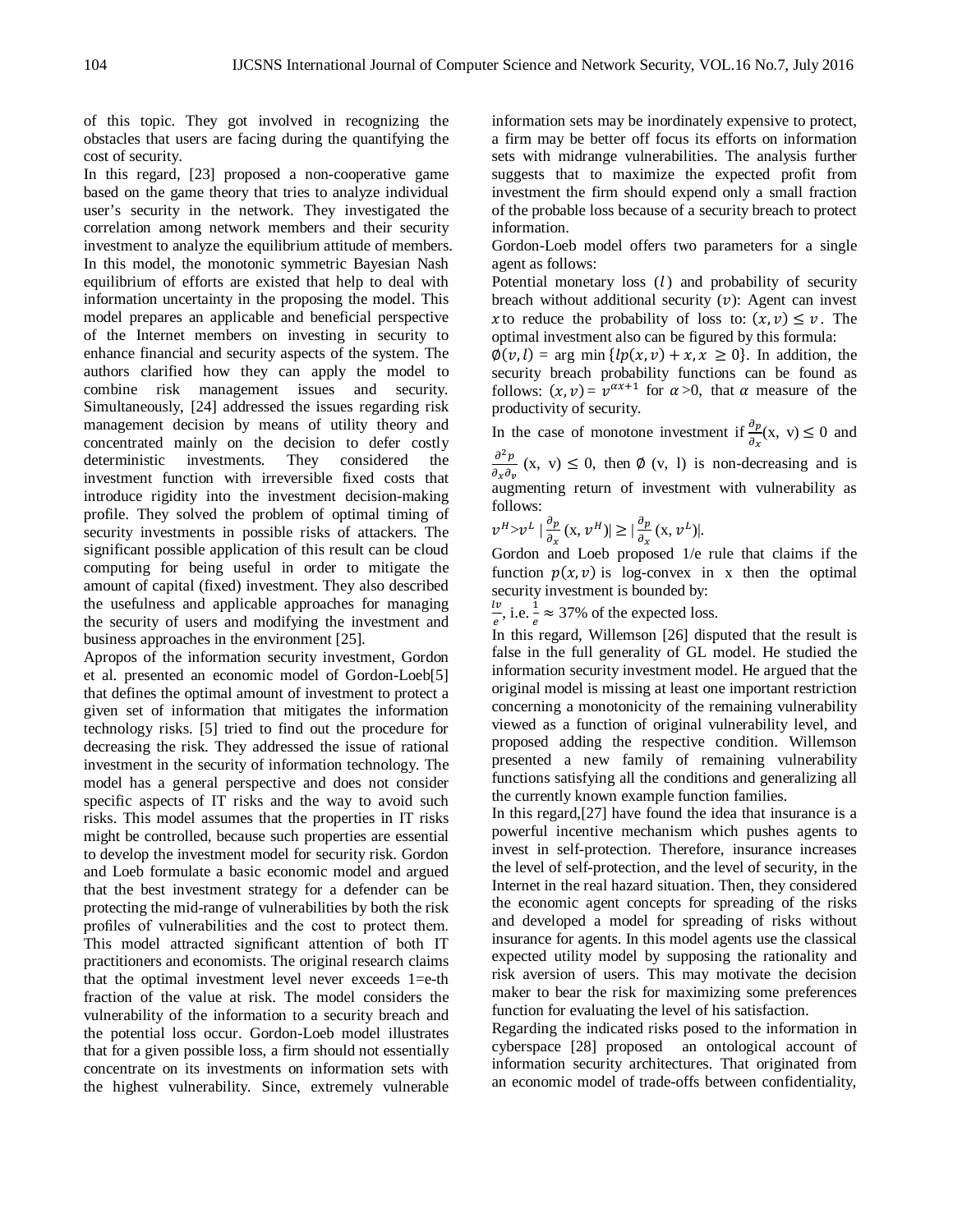integrity and availability of security issues by using mathematical models. The proposed model has the capability to prepare a methodology for determining investment of security. This model also focused on illustrating the security architecture and separates its components and found out that the way for modifying the structure and framework of information system. Beautement and Pym considered the main issues regarding using the security policies and management tools to manage and provide a better security investment decision like tools that guide the organizations to mitigate the risk and enhance the trust and privacy. They also found out that the economic viability of the metric and configuration management tools were used just like a sample.

The main concentration of IT security and risk management is based on developing models and solvable ways to enhance the security and mitigate the economic loss in marketing and cyberspace. The security implementation and model development deal with a lot of obstacles and different conditions in marketing to develop an efficient business model. One of the best business models in the scope of risk management is BORIS that introduced by [29] and includes four layers to manage and control the information security. The defined methods follow systematically the chain from business goals including compliance requirements to information security measures. They asserted that as the first requirement for developing the framework, it should be implemented to activate the linkage between security and business. Another requirement indicates that it should be responsible to manage the challenges and problems that information security management deal with it for providing a better performance of IT management and privacy. The framework also should contain a method for evaluation for being used for the task of optimizing the economic and strategic performance of the overall information security infrastructure. Then they tried to recognize the gaps in information security to fill up them by using microeconomics model and claimed that BORIS model can defeat the problems and obstacle that faced with the security management. This argument guides to get a new picture of business goals and financial balance of security.

According to an [30], the world nowadays is faced with a dramatic increase of demand and using internet that cause users posed to a lot of risks by attackers on the internet. This issue inclined researchers to focus on the control and mitigate the security risks in cyberspace to reduce the vulnerabilities. Notwithstanding the research efforts in this field, the proposed methods (such as antivirus, IDS, firewall, honey pot, etc.) just mitigate the real hazard and do not eliminate the risks completely.

With respect to this matter, [31] raised the question that how to manage the risk in cyberspace? They consider the

effects of externalities on security investment of users by using a model that merges novel approaches of risk theory and network modeling. They figured out that using insurance would enhance the IT security. Moreover, security insurance is an essential component of risk management to be risk averse for the users. One of the significant results of their model is providing a convenient way to formulate the problem of deploying insurance on the Internet. They provided a methodology to evaluate the impact of insurance and design appropriate insurance policies and algorithms. The network algorithms and network architecture might be designed or re-evaluated according to their ability to implement desirable economic policies (such as the deployment of insurance) for achieving desirable economic goals.

Afterward, Rainer presented an Iterated Weakest Link (IWL) model [32] that is one of the best economic models about dynamic security investment. IWL describes the reason and situation of being rational in a decision based security systems under investment. Also, it shows the correlation between attacker and defender, but was not affected by other market members like a market failure theory. It rather complements the picture of market failure; however, it illustrations that market failure theory is sufficient, but not necessary model for security under investment. Thus, putting more effort on developing another models and theories by analyzing security investment can be efficient.

About analyzing the effects of insurance on network security and security investment, [33] proposed a new economic model based on analyzing phase for cyber security users. This model shows that the probability and risk of damages originated by the external or internal vulnerabilities and depends on both the user security and the network security. The model focuses on the reasons for combining the network externalities and information asymmetry that caused to miss a market for cyber insurance. Hence, the authors decided to consider the effects of information asymmetries in the network externalities and investigated the obtained results. They develop a model by using different market equilibrium like a model of [34] who pioneered examination of equilibria with information asymmetries in the insurance markets area.

Another model in investment of security belonging to [35] that it was a little different from the previous model in security investment. They proposed a model by using a one-shot game with a market insurance to find a Nash Equilibrium and explained the equilibria procedures. The essential part of security games is participating the players to propose a best multi player game. Johnson et al. proposed a game that defenders customize the game conditions to defend against damages of attacks by effectual strategic decisions. They presented some variations of the price of uncertainty metric to develop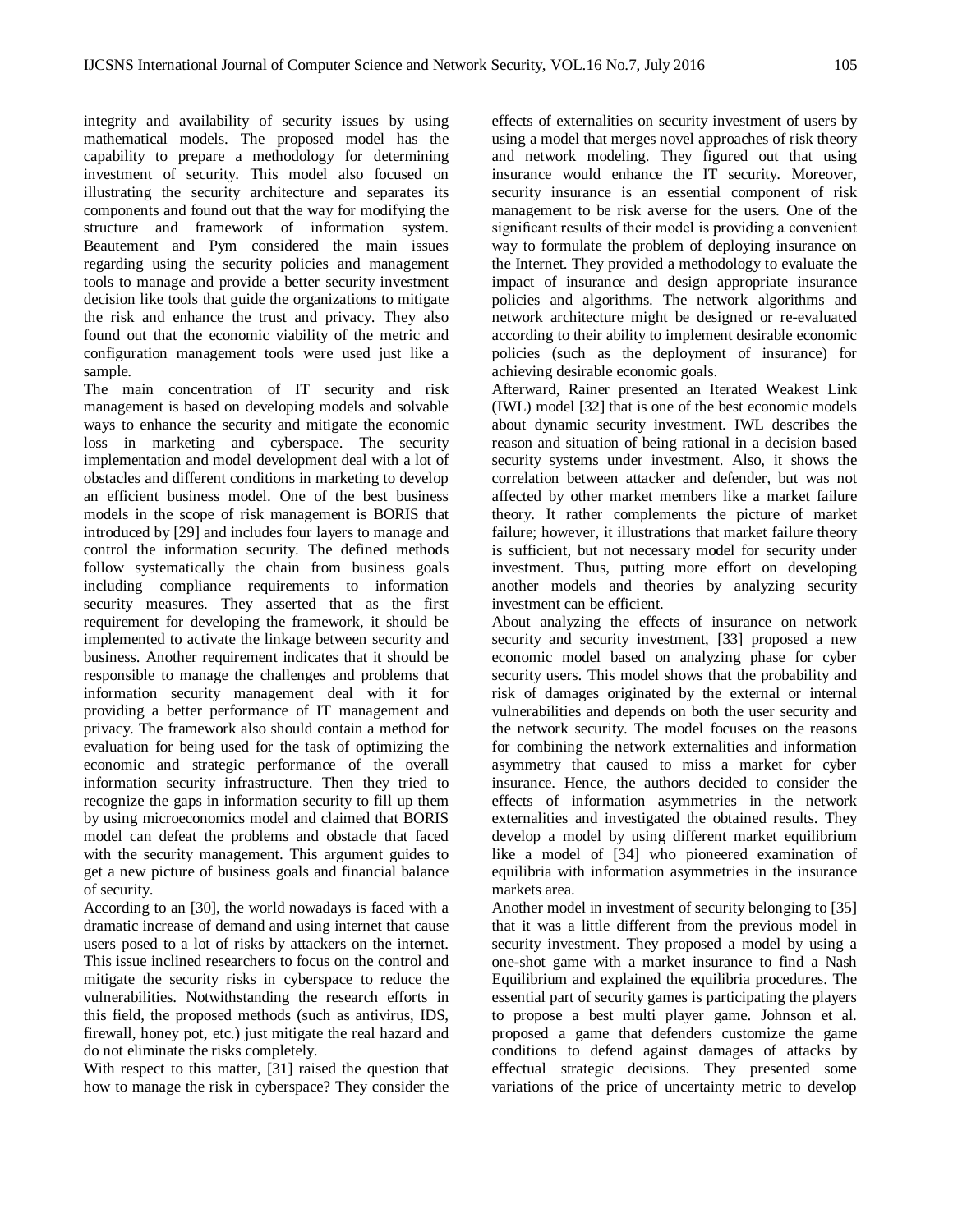their model, also differentiated between a payoff-ratio and cost-ratio metric. Their work fills up some gaps in the scope of security investment and security measurement that are commonly based on technology, finance [36] and marketing [37].

## B. Economics of Trust, Privacy

The economics of trust and privacy is an elusive and value-laden with a complex issue and has attracted researchers' attention recently. The advent of low-cost technology for manipulating and communicating information has raised significant concerns about personal privacy [38, 39].

Economics of privacy issues has faced with various kinds of flaws associated the policy that raised the question of how privacy can be compatible with economic prosperity in the network. Establishing the trust and privacy in the network affected the private information of users. Networks without privacy imposed negative effects on users and causes a tension between security and trust in computer networks for users. The users should consider their tradeoff and evaluate their privacy for investigating the different strategies to set their privacy preferences at a fix level in their network. Using a game theoretic and economic model also leads to finding the best user's tradeoff and help users to decide whether they want to participate in privacy-preserving mechanisms.

Regarding the economics of privacy, [40] explained the empirical evidence based on the common economic theory in the market. They discerned that verifying the model help to achieve a prediction for improving economics of privacy in the marketing. They figured out that the variety of data collection depends on the price and market structures (in line with the predictions that economic theory makes) and the co-occurrence of more privacy and lower prices. The economics of privacy comes as a surprise and mandates further study that leads to propose an implication for privacy in e-commerce. This implication applied on the browser standards and regulations to increase the privacy of commercial web site operators based on empirical research in the economics of trust and privacy [41].

One of the controversial issues in economics of privacy is control of user's authorization that helps users to enhance their privacy and mitigate related cost to establish privacy. However, some obstacle in the users' authorization and their accessibilities area may occur that affected the privacy and need to be solved. In this regard, [42] worked on the authorization in cyberspace to link this matter to users privacy. They said that users and costumers would like to interact with websites and surfing on the Internet without hindrance; whereas, they are expecting to keep controlling on their private information and security. These issues bring forth a situation which one party in a

transaction has more or superior information compared to another that called asymmetric information. Nevertheless, the existence of asymmetric information in a cyber space causes a harmful situation because one party may take advantage of the other party's lack of knowledge. They analyzed the situation by checking privacy of websites to find whether web sites will sell private information based on asymmetric information. They followed the "lemons market" theory by [4] for developing their model.

Akerlof introduced the lemons market theory as a good example for comparing the cyber space to a lemon market. In this model, sellers present "peach or lemon" car to buyers who cannot tell which one is which. The consumer pays only what they would pay for a lemon that no peach cars are sold.

According to [42] assertion the privacy in web sites is similar to the lemons market in the cyber world and costumer chooses among web sites like choosing lemon among the market. But this expectation that all web sites should be safe and respect to their privacy rules are inconceivable. Accordingly, Pitofsky et al. made this more formal for developing a model in the context of websites as follows: Suppose websites fall into two groups: Respecting (R) sites that do not sell private information and Defecting (D) sites that do sell such information as shown in Table 2. A customer may choose to buy or not buy with a site. If the customer buys from a Respecting site, it gains B. If it buys from a Defecting site, it obtains  $B - V$ , where V is the cost to the customer of a privacy violation. The resulting payoff matrix is shown in Table 2.

The privacy declined largely in order to facilitate differential pricing, which offers greater social and economic gains than auctions or shopping agents that enhances the risk of privacy breach. The significant drawbacks of privacy breach and trust is imposing an economic constraints on e-commerce [43].

A variety of strategies to enhance the trust in e-commerce have been developed that [44] discussed some of these strategies and frameworks in e-commerce and other online transactions. They also pointed out that the economic consequences of information sharing for all parties involved (the data subject and the actual or potential data holders) could be welfare enhancing or diminishing. Their examination concentrated on the economic trade-offs related to consumer's data sharing and protection to solve the privacy problems in cyberspace.

Similarly, model by [45] reveals that the rational economic agents may end up inefficiently over-investing in assembling personal information; for example, he increased the private revenues from sales based on knowledge of the buyer's willingness to pay. The technology that helps in this situation is Privacy Enhancing Technologies (PTEs). PET is any technology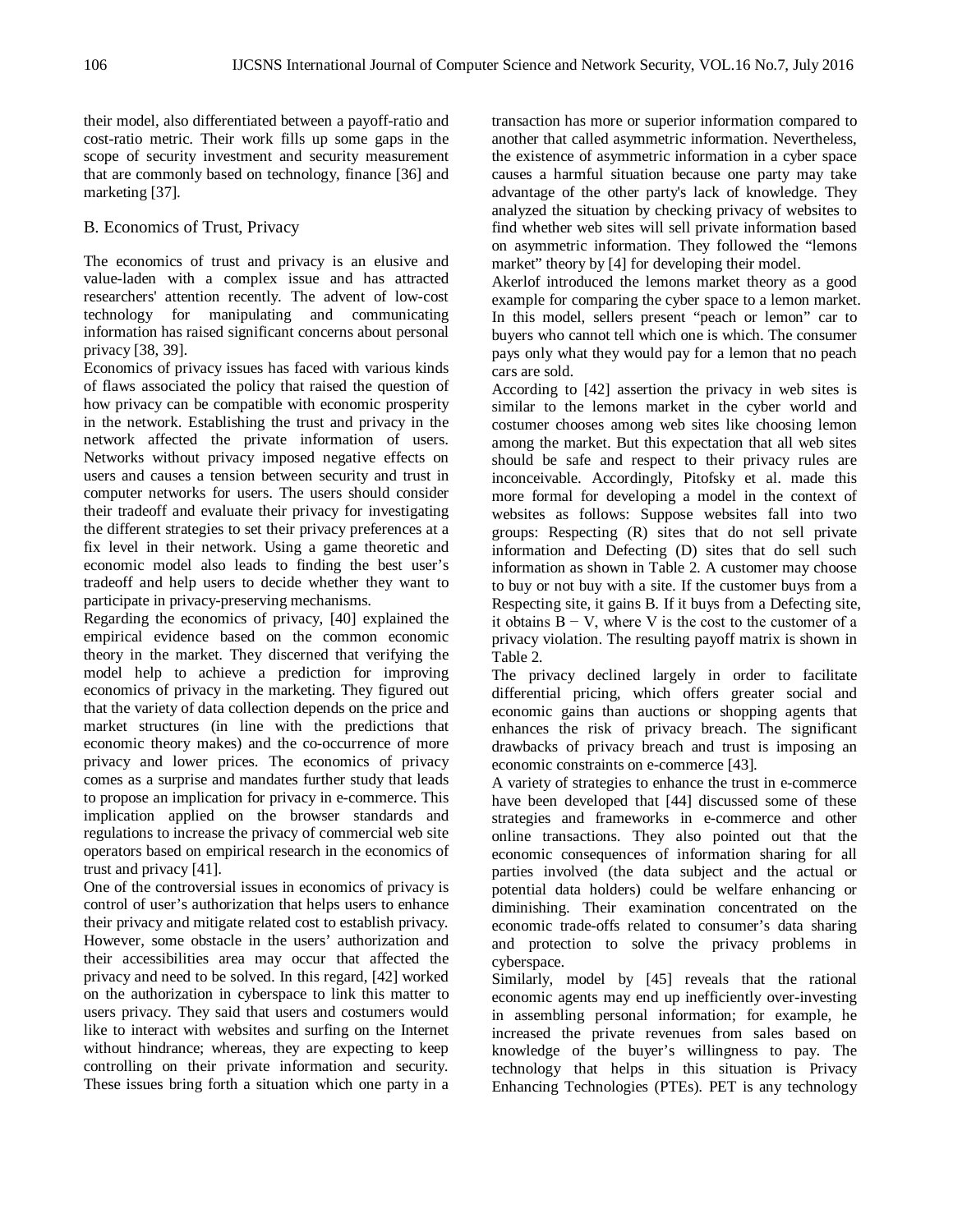like computer tools, applications and mechanisms which allow online users to protect and enhance the privacy that recently has become a fad among researchers in economics of security field [46].

PTE enhances the possibility to reach equilibria while subjects' individual information is protected and data owners have the ability to analyze collected data. In addition, the probability that privacy enhancing technologies may lead to non-zero sum market outcomes recently has started being addressed in economic research: the usage of PET may permit certain personal information to be shared while other is protected, with common satisfaction of both data subject and data holder [47].

## C. Economics of Network Security

Economics of network security has aroused a recent interest in economics game to approach the security investment, security insurance and security asset protection in the network.

An authoritative report by [48]about the current research on the network security shows that most significant reality that should be considered by organizations are the threats faced by computer systems and networks. This kind of threats is increasing and need too much attention to avoid economic losses that caused by these threats. Network security problems are often challenging because of growing complexity and interconnected nature of IT systems [49]. For enhancing the network security and develop economic models users should overcome the risk in cyberspace to present an economic model. In this regard, game theoretical models can be proposed to enhance the security and extend a scientific basis for decision-based strategies of game theory that deals with the network security obstacles. In such security models, the agents or decision makers play the role of either the attacker or the defender when the network faced with obstacles.

Regarding the economics of network [50] presented an economic model for avoiding vulnerabilities and the cost of loss in the Supply-Demand (S-D) network. They described the decision making process by users for developing a model when sophisticated attackers target the network for creating undesirable situation. They convinced that using Nash Equilibrium caused to mitigate the risk and vulnerabilities and make decision for avoiding these kinds of vulnerabilities in the network. They analyzed vulnerabilities in the network by the game theory framework based on Supply-Demand model. After vulnerability analyzing, they developed a conceptual game between a network manager/operator (defender) and a strategic attacker. Network managers are supposed to provide a guarantee against possible damage or loss in the network. This is possible by choosing a feasible flow and the adversary attempt to disrupt the flow by attacking a link. They customized game for 2 players by means of Nash payoff to estimate the vulnerabilities.

Subsequently, they proposed a novel model to mitigate and estimate the possible risk of vulnerability by putting efforts on a game theoretic framework for network. This model developed by using an assessment of the price of security to get a grip solution for the game between attacker and defender. This is done by using the metric of obtained assessment that originated from vulnerability/cost of security tradeoff. In the Supply-Demand network, they use a result of blocking games to develop a framework for analyzing security vulnerability/cost tradeoff. They used the game theoretic approach to find the attack metric in the S-D network that it becomes a means to calculate and compromise the price of vulnerability. This model highlights the importance of strategic decisions for defenders in order to manage and control their interaction in cyberspace.

Regarding the strategies that applied to control and manage the interaction among network nodes, [51] developed a model by using zero-sum game Nash equilibria. They claimed that in the case of attackers target and under each circumstance has always existed Nash Equilibrium in the set of link. Thus, they started to customize the design of network subsets to resist against attackers.

The network chooses its own data protection for the users among existing security solutions that are provided with a different performance and price levels. Some analysts [52] developed a model about relation among users that used a non-cooperative game based on increasing the expected gain by attack. They proved that the model has a unique equilibrium for a user that can estimate the cost of anarchy. Their investigation on network nodes has shown that security providers caused to remain the cost of anarchy at a low level. Moreover, the security providers believe that a long-term interaction of contest might be affected by the price war condition, that need to enhance a control of security issues.

It is commonly accepted that using collaboration for optimal performance and control of security issues can be performed better than a contest in the network. On this matter, [53] has developed a game theoretic model based on cooperation to avoid the network vulnerability and risk. He claimed that the success of cooperative security attempts is affected by nature of risk, identifying and scrutinizing the attacks and defenders reaction. He proposed the model by using the previous models of security attacks [54, 55] that reflects the economic perspectives of network users. This model is using for achieving the security by customizing a weakest-link game, total effort game and best-shot game according to players' behavior. The model shows that cooperation in the security is essential, but it is so difficult when the network size would be larger. However, the existence of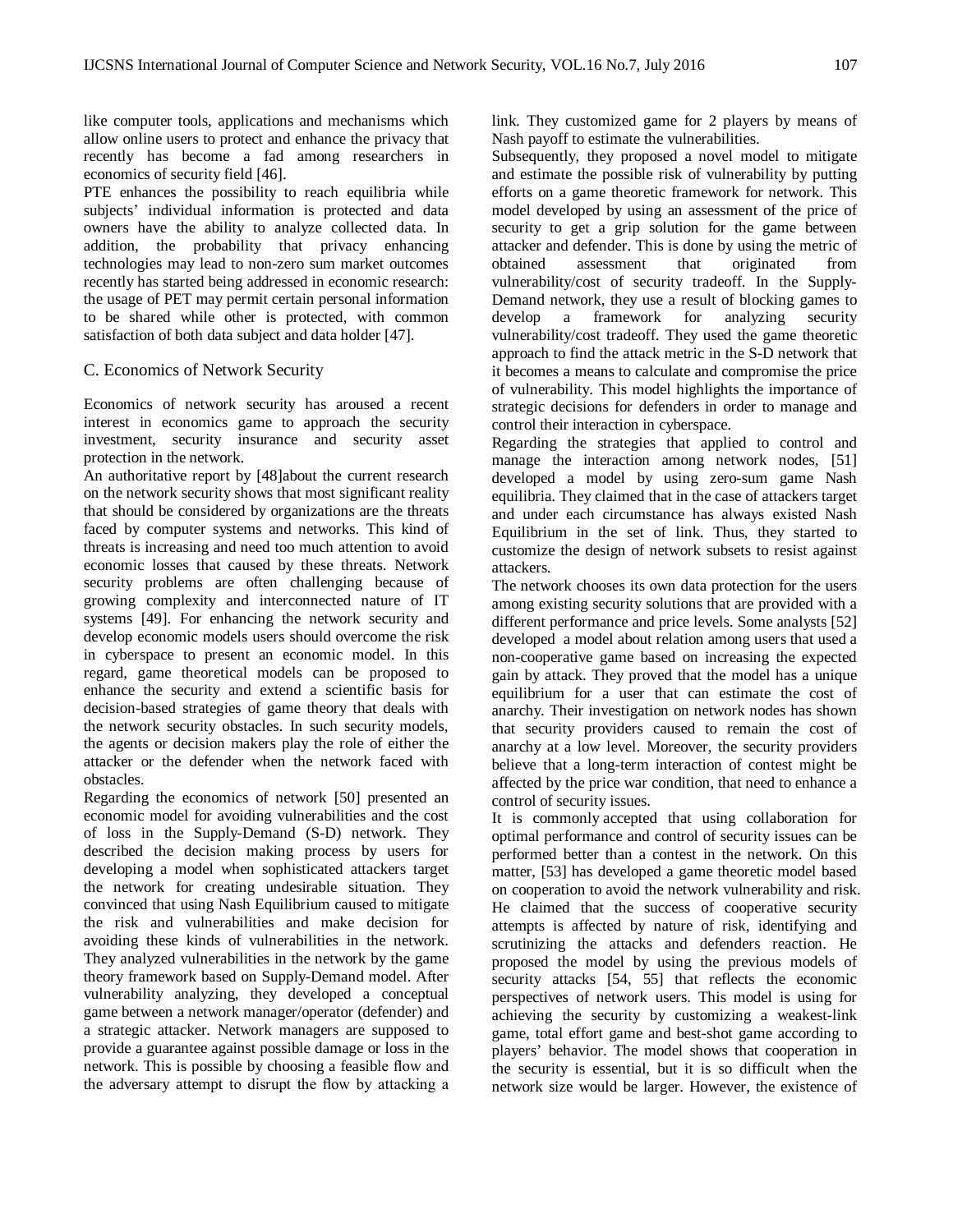incentive-based schemes in large peer-to-peer networks shows that large-scale cooperative investments are possible if suitable incentives are provided to users.

Afterward, regarding cooperative investment in network security, [56] put their efforts on this issue. They planned to investigate the overheads that could arise in coalition formation when network users attempt to invest cooperatively in security. In order to get a better understanding of the cooperative behavior of network users, they applied a solution concept of recursive core to security games.

One of the commonly proposed ways to protect location privacy and solve some of existing problems is implies that the mobile nodes in the network need to modify the current pseudonyms in the place that called mix zones [57, 58]. As displayed in Figure 1 the nodes in the network can modify their identifiers at the mix zone the situation with 2-node mix zone. The adversary becomes confused about whether the green existing node was blue or red before entering the mix zone. The authors by using game theory identified the non-cooperative characteristic of mobile nodes and lead them to maximize their location privacy at a minimum cost.

Narasimhan et al. followed a theory by [57] that proposed a model to capture the evolution of location privacy for the mix zone and mobile node. Their model investigates these issues as follows:

• The users opinion about tracking power of the adversaries

• The amount of anonymity that users acquire in the mixzones

• The price and the time of modifying pseudonyms

This strategic model is mainly used when the players in the network are mobile nodes. The authors also developed an n-player complete information game for finding the Nash equilibria to show that pseudonyms modifying is possible when it would be required. They also asserted that all defection strategy profile equilibrium and equilibrium with cooperation do not always exist as payoffs in the n-player. This is obvious that by enhancing investment in the network security the individual security improves rapidly that can be optimal by using the games with positive externalities.

# D. Economics of Penetration Testing and Digital Forensic

Digital forensic investigation involves a series of processes on digital evidence such as identification, preservation, analysis and presentation based on the digital traces that has a discrete nature [59]. The economics of digital forensics and penetration testing can be considered as important issues that concentrate on digital traces in a cost-effective manner [60, 61].

Digital forensics is an essential tool for finding solutions surrounding cybercrimes (e.g. phishing and bank fraud), and likewise leads to find a solution for crimes against people where evidence may exist on the computer (e.g. money laundering and child exploitation). Forensic tools have also become a critical tool for information assurance due to the capability of recovering the evidence left by cyber-attacks. The research based on DF can concurrently make a lower development costs and enhance the quality of research attempts. This can be done with a meticulous planning and attention to cooperation, standardization, and shared implementation. This is probably one of the few techniques at our disposal for surviving the coming crisis in digital forensics.

In 2012 regarding the attackers strategic decision [62] used an agent-based simulation in a simple network security game. In their model hacker tries to use agentbased simulation in a simple network to maximize the amount of consequences of attack and damage that he/she is planning for them. However, a defender attempt is mitigating the possible damage and loss caused by the attacker. During the simulation phase they approached a Nash Equilibrium strategy for the attacker and defender side that contain a variety of cost conditions. They informed network administrators about attacker behaviors to mitigate the possible loss and cost that imposed by criminal attacks.

In the matter of economics ways to avoid the attacks, stone Gross et al. [63] presented an in-depth study of how the fake antivirus software is implemented and handled. Their idea was unique and based on the information contained on a number of key servers that were part of the attacker's infrastructure. They also leveraged to obtain data for developing an economic model about hacker's performance. The model illustrates the attackers performance in a cyberspace that how they should act to refund and charge back. This helps to retain a balanced financial posture that does not directly explicit their criminal entity. However, the economic model outlines the operations procedures for identifying the behaviors that lead to differentiate these criminal attempts from a legitimate economic procedure. In addition, when these attacks posed to the users using the attack-tree model help to be familiar with the attacker's decisions. Attack-trees lead to visualize possible attacks as Boolean combinations of atomic attacks and combat attack-related parameters such as cost, success probability and likelihood.

Concerning the attack-tree model [64] presented some economic algorithms and models about several attacks namely: Iterated AND/OR Rules Algorithm, DNF with Cost-Reduction Algorithm, Exact Utility in the Infinite Repetition Model Algorithm, also developed the Infinite Repetition Model. A first algorithm uses the AND-rule and the OR-rule at every node of the attack-tree. In order to make the OR-rule work in the general case, cost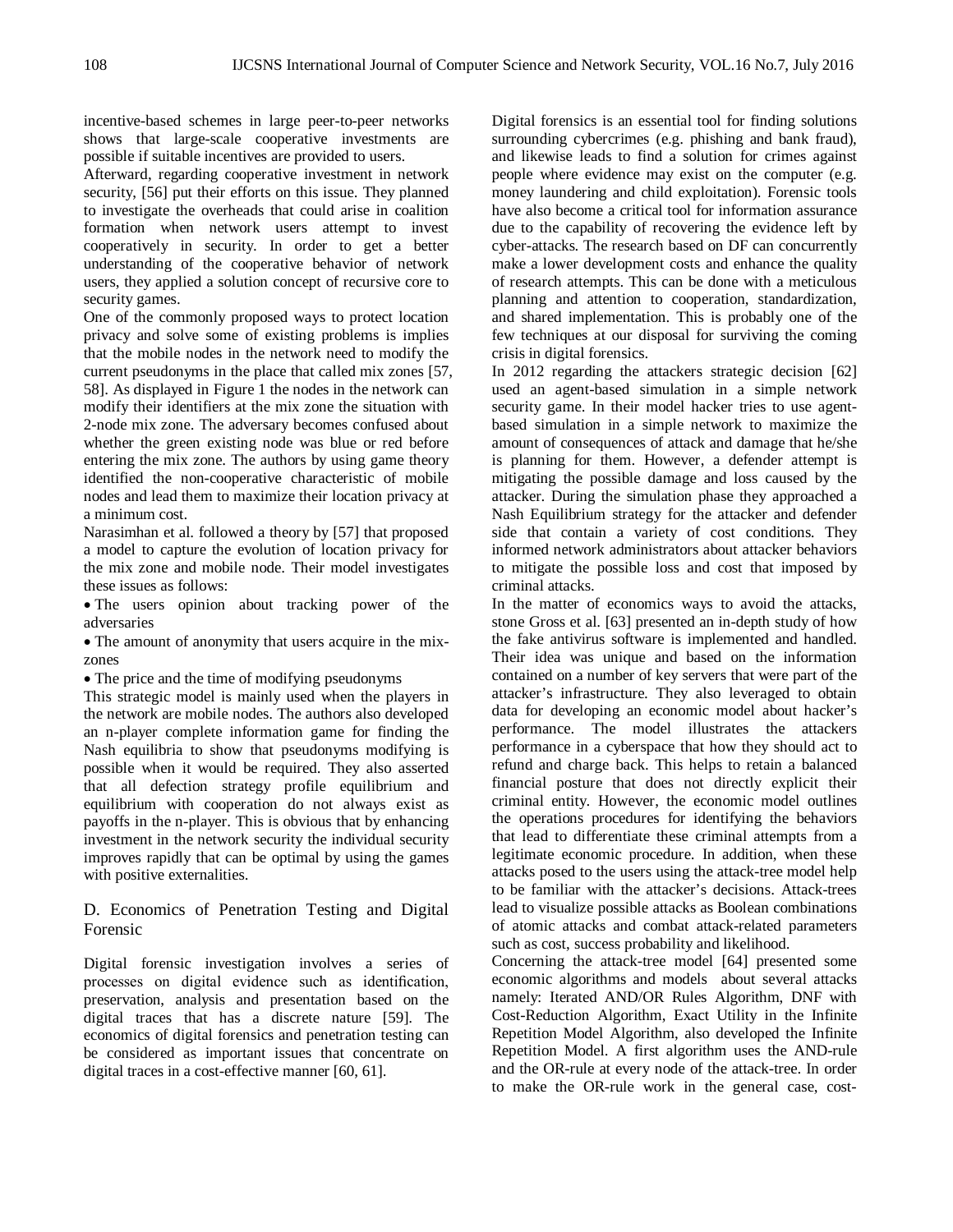reduction is used. The cost of every atomic attack reduces at every OR-node of the attack-tree. The cost-reduction step starts from the root vertex and ends in the root vertices.

 $F = (X \land X 1) \lor (X \land X 2) \lor ((X \land X 3) \lor (X \land X$ 4))  $\wedge$  X) 5

For example, in case we have an attack-tree with a Boolean formula which is depicted in Figure 2 (left), the cost c of the atomic attack X must be used in two places: (1) in the root node we divide the cost by 3 and (2) in the sub-tree  $(X \wedge X3) \vee (X \wedge X4)$ .

We should divide the cost again by 2, and hence, the cost c of X reduces to c/6 in this sub-tree while in the sub-trees  $X \wedge X 1$  and  $X \wedge X2$  it reduces to c/3.

After the costs of all atomic attacks are decreased in this way, we apply the AND, OR negativity rules starting from the leaves of the tree (the atomic attacks) and ending with the root vertex.

Regarding the attacks and its consequences, [65] investigated the enormous gap between the potential and actual harm. They presented a solution for the weakestlink analyses may be unable to present an interpretation because it lies in a shortcoming of common threat models. The significant result is that crowd of users present a sumof-effort rather than a weakest-link defense. Many attacks succeed in particular scenarios but it is not supposed to be responsible and lucrative when applied for the larger population. Thus, the developed model should be able to fill the gap between the potential and actual risk appropriately. They also asserted that the financial entity of attack indicates that attackers prefer to withdraw the attack when the attack seems not be profitable by the attacker's prediction. This shows that hackers prefer using the sum-of-effort rather than a weakest-link defense. They presume that while the costs are the main limitation on attacks, the risk of anticipation for cybercriminal can be disregarded.

Furthermore, in this section we briefly review the economics of penetration testing that it is a relevant tool for information security practitioners and deliberate search for potential vulnerabilities in a system by using the attack techniques [66].

Penetration testing is a method for evaluating [computer](http://en.wikipedia.org/wiki/Computer_security) and [network security](http://en.wikipedia.org/wiki/Network_security) by simulating an attack on a [computer system](http://en.wikipedia.org/wiki/Computer_system) or [network](http://en.wikipedia.org/wiki/Computer_network) from existing risks that used for information gathering option and reducing the uncertainty in cyberspace. The penetration testing process involves analysis for investigating any possible vulnerability that leads to having a poor or improper system configuration. This analyzes is carried out from the position of a potential attacker and can include active exploitation of security vulnerabilities. Penetration testing is used for determining the possibility of a specific set of attack vectors, recognizing higher-risk vulnerabilities that may be difficult or unmanageable to identify with automated network or application vulnerability scanning software. Additionally, it can help to evaluate the extent of possible business and operational effects of successful attacks and test the ability of network defenders to successfully identify and respond to the attacks.

Penetration testing is comparable with ethical hacking because both of them analyze the target system from an attackers point of view and report the weaknesses instead of exploiting them [66]. The similarity between pentesting and attacks leads to the insight that the information exposed by pentests must be modeled in a same way like the information that exposed by attacks. There are differences on the cost side like a pentests cause calculable up-front costs, however the costs related with successful attacks are typically more unstable and higher.

## E. Economics of Software Security

Software security concept has been considered as an arms race between attackers and defenders and become a critical trend of research in security and its economics. In cyberspace users are facing a risk posed by a critical flaw in software infrastructure that exerts negative effects on security. Also, it leads to enhance the attackers' tendency towards compromising information security infrastructure. In [67], authors compared the productivity of three software liability policies: supplier liability for damages, supplier liability for patching costs and imposed security standards by government. They asserted that supplier liability is not profitable for improving the social welfare in the short-run in the case of losses. While, liability for patching costs can be profitable if either patching costs are large or the likelihood of a zero-day attack is low, patching costs are small and zero-day likelihood is high. The zero-day attack possibility is at the highest point when user-patching costs are large. Accordingly, the patch liability is not efficient, but partial patch liability can boost supplier investment and improves welfare when patching costs are not large. In contrary, in environments with low zero-day attack likelihood, supplier's full patch liability can be optimized. These also show that government can help to both patching and loss liability of the supplier by imposing the standards on software security investment if the zero-day attack possibility is significantly low. However, if zero-day attacks are a common occurrence and patching costs are not at the highest point; partial patch liability can be the most efficient policy. They explored three separate liability mechanisms, namely zero-day loss liability, patch liability and security standards to derive policy development for software security liability in different classes of software and market environments.

In this matter the controversial topic in economics of software security that can be indicated is about software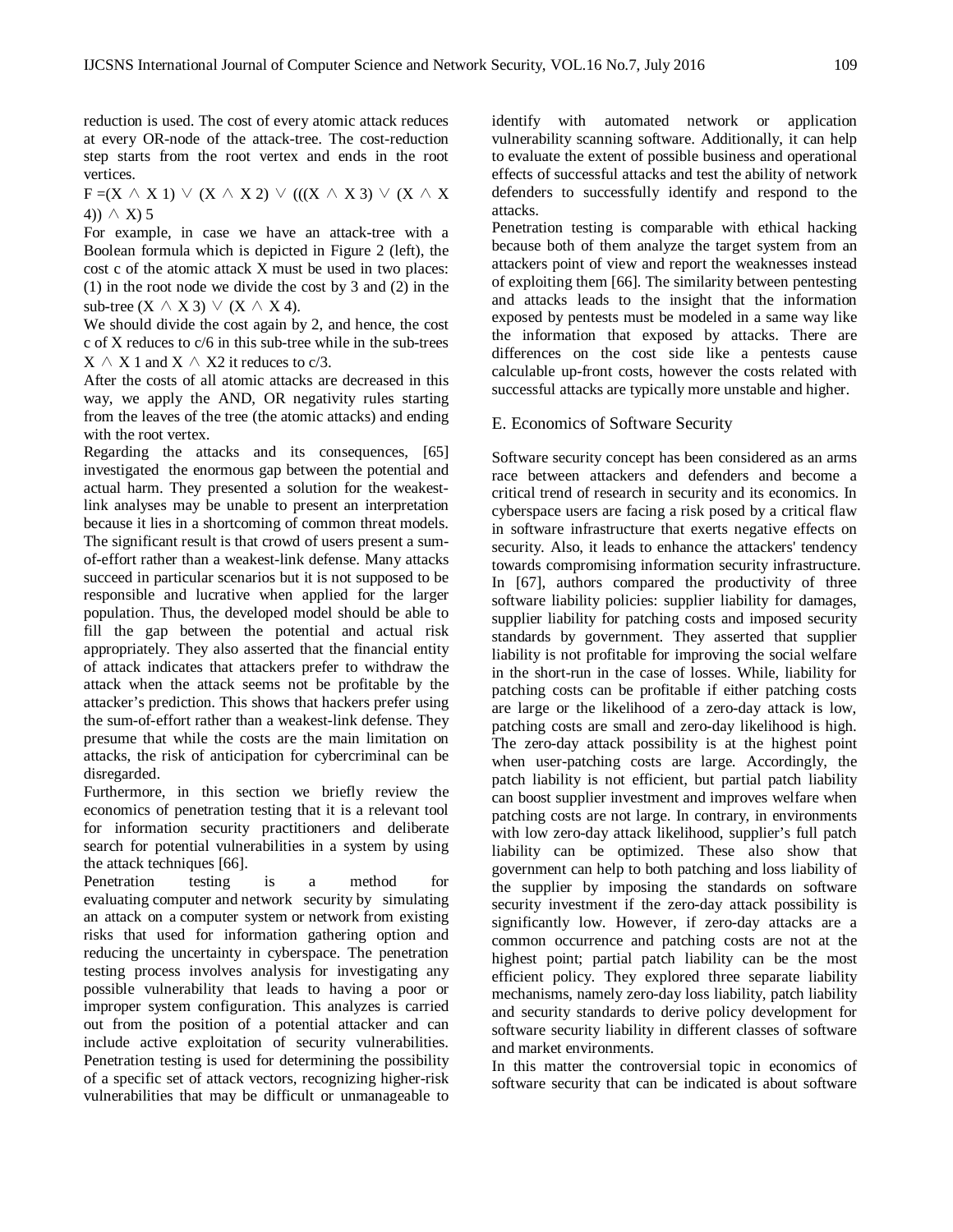security patching and incentives. In this regard, [68] considered the impact of user incentives on software security. This analyzing had been done in a network of individual users under a costly patching and negative network security externalities. They started with an accurate comparison about some alternative policies for better handling the network security. In the case of proprietary software, when software security faced with a risk and higher cost of patching a dominant strategy for both of the welfare-maximizing social planner and the profit-maximizing vender is applying the rebates for patching customers. For freeware usage tax is most effective policy, except when both patching costs and security risk is low. Optimal patching rebates and taxes tend to increase with an enhanced security attack and cost of patching; however, they have the ability to mitigate the security risk that considered as a high-risk level and affects the security cost.

Afterward, for mitigating a security cost [69] analyzed the economic phenomena that happen within the software market framework and affected a software security platform. He presented some economic solutions for problems that faced to business concerning with security. These phenomena include dilemma that arises from the situation, asymmetrical information and risks that confronted to both insurance company and two-sided markets. One of the suggested solutions about risk management that increased by enhancing the liability level is software insurance infrastructure cost. Another solution supported by software insurance is a technical signaling to deal with an information asymmetry. This signaling can take a form of self-imposed software packaging constraints, self-imposed application sandboxing, and the employment of a reputation system for applications that to some extent manage the existing risk.

Afterward, for managing the indicated risk [70] examined essential issues in real world regarding the software vulnerability disclosure. They contended that using the shared information help the clients to protect themselves against attacks that exploit those specific vulnerabilities. They investigated this obstacle by putting their efforts to identify and classify the behavior of software's users and their characteristics. This investigation involved the malign, benign or identifier users to consider their behavior for achieving economic benefit.

## F. Economics of Malicious Program and Malware

Nowadays, Botnet herders and attackers have become an increasing security concern in cyber space. The organized cybercrime, state-sponsored hackers, and cyber espionage can pose security risks to users while the risks mostly stems from online threats and malicious attack. Malicious attacks and its incentives become a controversial concern in economics of security field that allocates a new line of thinking for observant users to avoid or mitigate the risk of malware.

In the last few years, the cyber space encountered with a dramatic growth in the number and variety of malware. Moreover, the shift of malware motivation from showing off their skills, web vandalism and defacement and DDoS attack to economical gaining is remarkable. These issues caused to shift the research nature of malware towards study of the previous economic models of security to propose a novel model in economics of malware.

As remarked by [71] many factors exist that are affecting the characteristics of the attackers in cyberspace that lead researchers to study more on it and propose a lot of models and theories on malicious behavior. They proposed a formula for familiarity of users with malicious attacks and behavior. Familiarity with following factors of formula leads to be familiar with a proposed model. Value V (\$), Number N, Interconnection I (number of nodes directly reachable), Difficulty D (# of people who know how to do it), Expense E (\$), Time T (time to hack), Likelihood L (Chance of getting caught), Penalty P (fine and/or jail). Factors help economist, government and users to conceive the models and implications better. About malware probability they remarked that as the combined attractiveness of computers and networks increases the likelihood of an exploit rise, also enhancing the cost and risk caused to reduce the likelihood of an exploit that can be shown as follows:

$$
M \mu = \frac{Vm * Nm * Im}{(Dm + Em + Tm) * (Lm * Pm)}
$$

According to this risk model, governments and firms will be informed about risk management in the case of facing with attacks by investigating the effects of malicious attacks and economic loss of it.

In this regard, [72] tried to develop an economical model for investigating effects of malicious attack and analyzing the cost of such threats that take place by malware attacks. The proposed model helps users to make a better decision about all required components for recovery of lost data, estimate the cost of threats and the likelihood of attack propagation.

Most of the users overlook possible damage that caused<br>by stealth malware like email-attachments. by stealth malware like email-attachments, freeware/shareware, spyware, sniffer, rootkit, popups, and peer-to-peer fileshares. For solving this issue, Kondakci started to work on malwares and their effects on the economic lost by discussing two sets of functions. These functions used to explain the spread of attacks and potential damage may happen due to the existence of malware. Check the evolutionary functions of infection procedure and the loss functions provide a risk-impact analysis of failed systems. Thus, users need to be cautious about this malware attack and analysis its risks and consequences.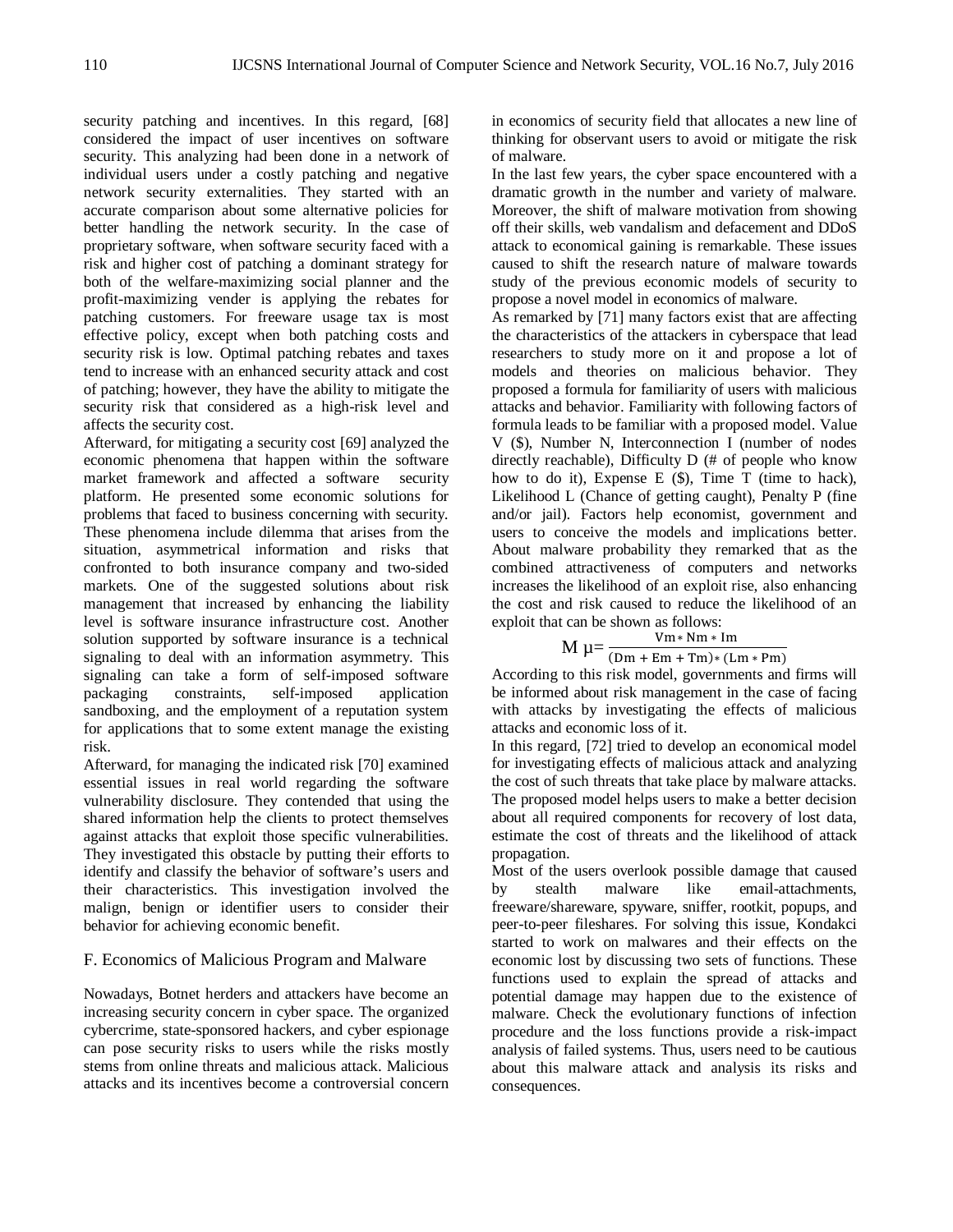The application and software variety caused that such analyses drawn the attention of many network users. Epidemic of malware investigation is related to analysis of system performance, economic loss, and threats. Also, this investigation indicated that for mitigating a risk of malware attack the users should become more familiar with the attackers and defenders strategies to countermeasure against malwares damage.

Regarding the strategies that can be applied to counter and offset against the malwares damage, [73] presented some strategies and implications for anti-phishing and claimed that their game is applicable to web security problems in the most cases by default. Their theoretical proposed model lead researchers and policy makers to analyze and learn different ways of defense against phishing. The model also used for an anti-phishing industry and implemented based on CBP game [74]that one of the well-known models to countermeasure against phishing. Colonel Blotto game (CBP) is an old but interesting game, which has mainly overlooked because of its complication. Blotto games constitute a class of two-person zero-sum games which players are tasked to distribute simultaneously limited resources over several objects (or battlefields). In the classic version of the game, the player devoting the most resources to a battlefield wins that battlefield, and the gain (or payoff) is then equal to the total number of battlefields won. The Colonel Blotto game is an example of a game in which the psychology of the players' matters and leads to better comprehension about the dynamics of the two-step detect-and-takedown defense against phishing threats. Colonel Blotto game helps to give a complete characterization of two-player asymmetric to unique equilibrium payoffs and used for mapping the phishing obstacles. The game is mainly applicable for capturing resource allocation obstacle among a phisher and defender with asymmetrical resources.

Surrounding the malware and malicious attacks, a lot of strategies exist that help to develop an economic theory for avoiding the drawbacks of botnet in a cyberspace. In addition, these strategies lead security researchers to prepare a holistic game theoretical model that show and predict the interaction among botnet herder and defender group (network/computer users). In this regard,[75] proposed a framework and stated that the botnet herder's goal is intensifying his intrusion in a network of computers for pursuing economic profits; whereas, the defender group' goal is defending the botnet herder's intrusion. The percentage of infected computers in the network changes according to a modified SIS (susceptible-infectious-susceptible) epidemic model. In addition, Bensoussan et al. found out two possible closedloops Nash Equilibrium to solve the differential game concerning using the differential game model. They asserted that these Nash equilibria solutions are related to

the productivity of defense strategies and the control strategy switching, specified as rates of infection. The two Nash equilibria are either (1) the defender group defends at the maximum level while the botnet herder exerts an intermediate constant intensity attack effort or (2) the defender group applies an intermediate constant intensity defense effort while the botnet herder attacks at a full power to mitigate the effects of externalities and avoid from extra expending on security.

In this regard, [76] proposed a model based on investment of security to measure the effects of network externalities like malware in a cyberspace. They investigated network agent's behaviors that are the main reason for originating the risk of malware and its propagation. Each agent is permitted to be autonomous about choosing the situation between being protected or not protected. Agent achieves to this permission by investing on security and offering some security solutions that mitigates the likelihood of damage in the case of infection. They used random graph theory idea to solve the micro model and compute the fulfilled expectations equilibria explicitly. In this game, the situation is similar to free-rider problem [77] that agents follow the rule of security for achieving high level of protection that lead them to offset and countermeasure against attackers decision. While, in the case of weaker protection network can exhibit critical mass that caused significant drawbacks for agents in the lack of strong protection status.

They have also developed a model for epidemic risks as introduced in [78, 79] where agents are strategic players and have a capability to choose whether to be protected or not. On their model: if they are determined about investing in self-protection, the agents stay in S (as in Safe or Secure); otherwise, they stay in state N (Not safe). If the agents do not invest, their probability of loss is pN. If they do not invest, for an amount which we assume is a fixed amount c, then their loss probability is mitigating and equal to  $pS\leq pN$ .

In state N, the expected last wealth of the agents is  $pN(w)$  $- \ell$ ) + (1 – pN) w, where w is their initial wealth and  $\ell$  is the size of the possible loss; in state S, the expected last wealth is pS  $(w - \ell - c) + (1 - pS)$   $(w - c)$ . Hence, the optimal strategy is for the agents to invest in selfprotection only if the cost for self-protection is less than the threshold:

$$
C < (pN - pS)\ell
$$

In order to make a decision, the agents should evaluate pN and pS. Making a decision about staying in the selfprotection status or not changes the infection risk possibility and consecutively changes the dynamic of propagation on the graph. The model analyzes the network externalities function that is found in the macro model. Lelarge et al. also proposed a model according to finding that has been optimized in [27, 31, 80] to incorporate feasible cyber insurance. In a situation where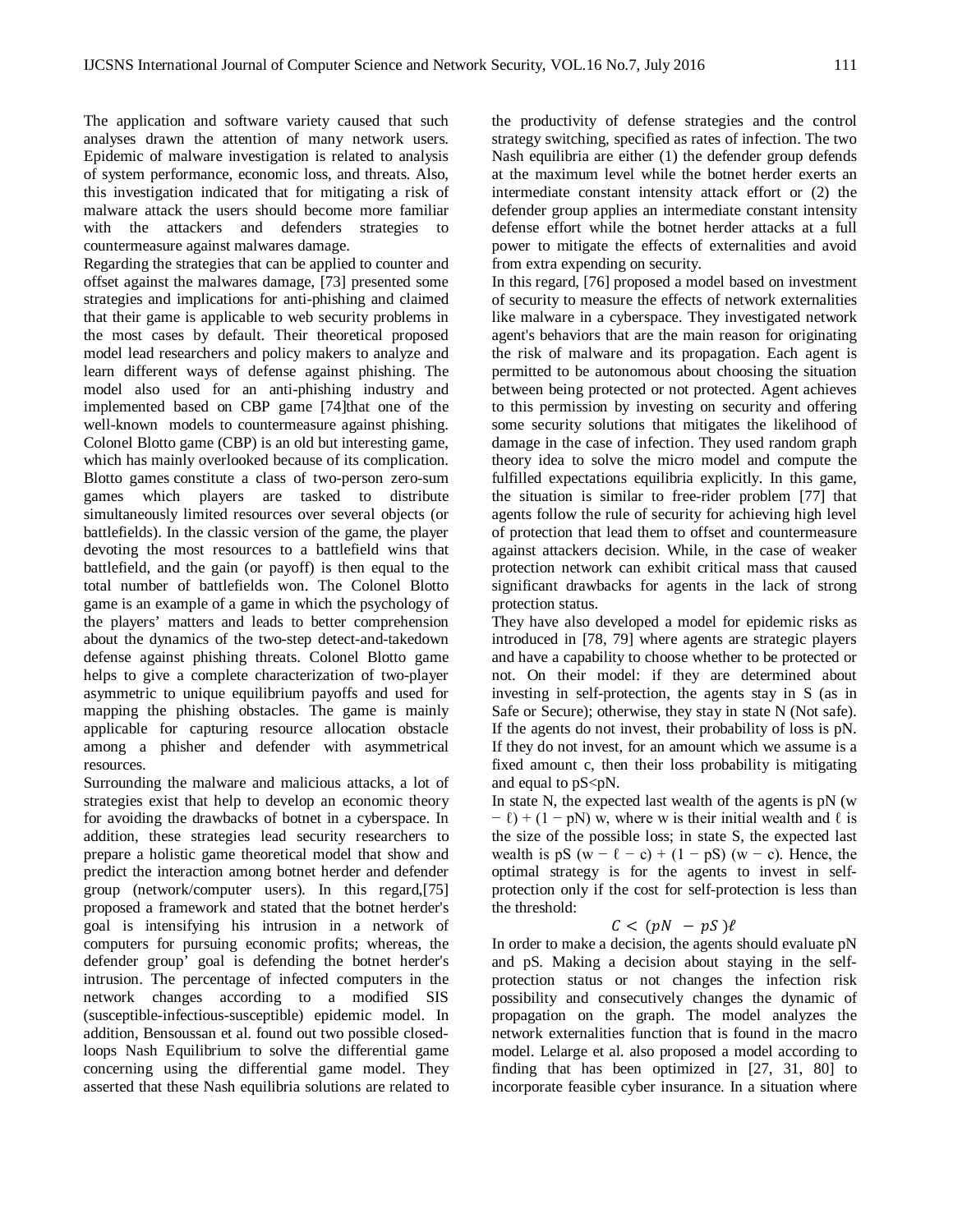the protection is strong and ensures that the agent with self-protection does not face with the risk of attackers the authors try to compare this situation with a free-rider problem in cyberspace.

In security game, the players make their decisions independently and each one seeks unilaterally the maximum possible gain by possible rational choices of the other players. A special case, called Max-Min (or Min-Max) in game theory, is when each player unilaterally maximizes his gain when the other players minimize simultaneously their losses (or maximize their own specific gains). Another equilibrium type is Nash, where no player unilaterally can win by moving away from the equilibrium if it exists. In [81], it is assumed that the attacks are on one target at the time; a certain amount of effort is put progressively, with increasing and convex costs, but attacker only achieves a probability of success in yielding a reward. The attacker will seek to maximize the actual reward, but has to decide as a strategy on an optimal stopping rule by computing the expected gain of carrying on with the attack and carrying the costs. Also, the models that pertain to economics of security [81] gives some results assuming an explicit form  $(1-\exp(-t/\alpha))$ for the probability of success with time t, and an explicit linearly increasing cost with time. It also considers the case of switching costs in changing target, if the expected benefit of going on with the current target gets below the expected benefit from the new target. Assuming the attacker realizes the security level of target after switching to it, he will pay both switching cost and higher penetration cost. This implies that the target should apply in cycles increasing security levels to deter the attackers. The target may also claim that the used system is highly secure, thus the attacker does not know whether the target has a high or low security level. The attacker is forced to apply Bayesian inference, and it is shown that low security targets are better off hiding the fact that they are low- security, and high security targets should advertise that they are highly secure.

In contrary with the defense game, [82] developed a game for malicious attack based on a non-detection "cat-andmouse" case as a Nash Equilibrium game, with malicious packets hiding within the normal flow. These packets are sent by an attacker that is trying not to be detected when the defender is active. The attacker must select a path, such as a highly loaded link to send his malicious packet for minimizing the detection probability. The defender must select the links to scan for maximizing the detection. In [83] the reverse is studied in a similar way, in that way the defender wants to send some flow through a network with vulnerable links subject to attacks. In addition,

#### 3.3 Critical Overlooked Security Issues

On reflection, as survey results point out some overlooked issues surrounding economics of security field. In this regard, we have conceived that a little research has been done in the field of economics of software security; likewise, in the field of penetration testing and digital forensic. Also, most of the articles surrounding the economics of forensic are related to physical forensic that does not cover the digital forensics appropriately.

In addition, security inefficiencies pose some critical risks to privacy that enhances the financial burden of security. However, by occurring security break the significant downtime of systems or the loss of data enhanced, but paying more attention to this issue helps to mitigate the security and privacy risks.

Another significant dismiss is the lack of enough economic models to enhance the security of mobile devices that need more attention for filling up the gaps in this area. Furthermore, it is widely believed that lack of the information security expertise among the IT workforce has posed a hindrance to fight against cybercrime because there are a lot of opportunities for hackers to compromise information security infrastructure. We can also highlight another flaw in this field by denoting that just some publications like WEIS and GameSec conferences focus mainly on the economics of security issues, and it is vitally important to impress other well-known and reliable publications and journals for getting them more involved in this area. In addition, organizations and firms must understand this matter that the best security technologies in the world cannot stop a social engineer impersonating legal user to access the systems. Hence, they should not invest further to avoid the risks and vulnerabilities. They should learn how should adapt themselves with a real risk environment; also, they should try to be risk averse for mitigating the risk of attack instead of the ineffective attempts for avoiding the risk by spending exorbitant costs on security.

To wrap up all findings, the significance of this study is dramatically shifting the current economics of security landscape towards more strategic approaches like metrics, policies, risk management and investment of security. As remarked by [84], information security has emerged as a new paradigm that requires a multi-decision approach that has arisen the microeconomics of security issues due to the decision based nature of this field.

# **4. Conclusion**

Economics of security has shifted from theoretical issues to implement the mathematical and economical models. This survey provides an overview of development in the economics of security and categorizes the presented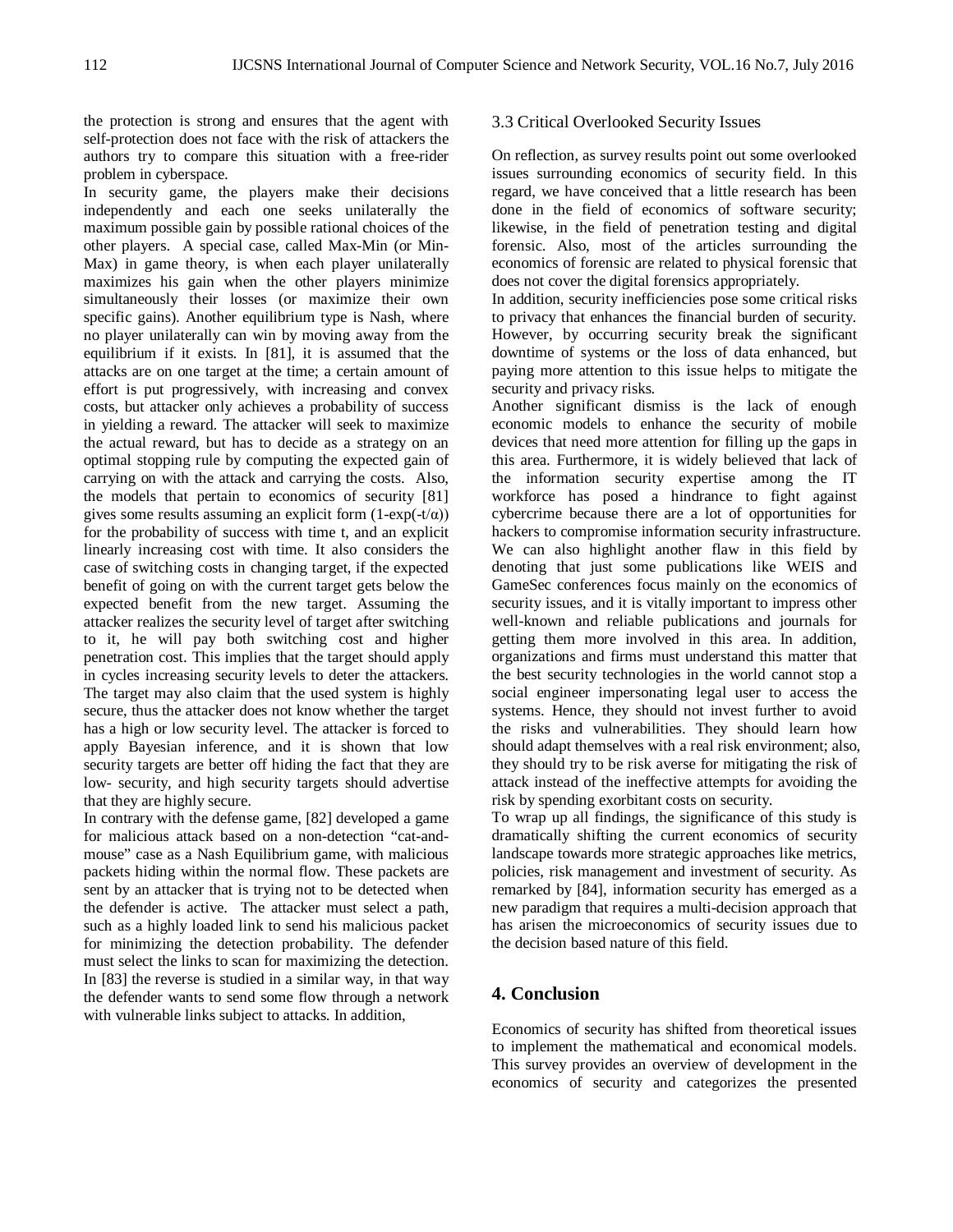works into six main sub-field based on obtained results as follows: information security investment, trust, privacy and access control, network security, malicious program and malware economics, penetration testing and digital forensics and software security.

This overview aims to familiarize readers with major areas in this field and to indicate the overlooked issues as much as possible. The results of the survey have also illustrated that as we entered the twenty-first century the field of economics of security has widened and its focus is dramatically moving towards develop a mathematical model for optimizing the cost of security. It is no coincidence that the study shows a shift towards the legal and security investment, economics of risk management and economics of malware. The survey's findings have also disclosed that most of the security challenges mainly related to the decision are based on strategies in security for financial gaining. The researchers in this field are widely believed that decision-making strategy will approach in the future evolutions of the economics of security discipline. New research efforts are demanded to fading out the gap between economic and security issues to reinforce the economics tendency surrounding the security by proposing efficient implementations and models.

## **References:**

- [1] Workshop on the Economics of Information Security (WEIS). Available from: http://weis2012.econinfosec.org/.
- [2] Science, N.R.C.C. and T.B.S.S.S. Committee, Computers at Risk: Safe Computing in the Information Age1991: Washington, DC: National Academy Press.
- [3] Anderson, R. Why information security is hard-an economic perspective. 2001.
- [4] Akerlof, G.A., The market for" lemons": Quality uncertainty and the market mechanism. The quarterly journal of economics, 1970: p. 488-500.
- [5] Gordon, L.A. and M.P. Loeb, The economics of information security investment. ACM Trans. Inf. Syst. Secur., 2002. 5(4): p. 438-457.
- [6] Gordon, L.A. and M.P. Loeb, Using information security as a response to competitor analysis systems. Communications of the ACM, 2001. 44(9): p. 70-75.
- [7] Acquisti, A. Security of Personal Information and Privacy: Economic Incentives and Technological Solutions. 2002.
- [8] Camp, J. Marketplace Incentives to Prevent Piracy: An Incentive for Security? in WEIS 2002. 2002.
- [9] Odlyzko, A. Privacy, economics, and price discrimination on the Internet. in Proceedings of the 5th international conference on Electronic commerce. 2003. ACM.
- [10] Acquisti, A. and J. Grossklags. Privacy and rationality: preliminary evidence from pilot data. in Third Workshop on the Economics of Information Security (2004, Minneapolis, Mn). 2004.
- [11] Odlyzko, A. The unsolvable privacy problem and its implications for security technologies. in Information Security and Privacy. 2003. Springer.
- [12] Campbell, K., et al., The economic cost of publicly announced information security breaches: empirical evidence from the stock market. Journal of Computer Security, 2003. 11(3): p. 431-448.
- [13] Wölfl, A., The service economy in OECD countries. 2005.
- [14] Ozment, A. and S.E. Schechter. Bootstrapping the adoption of internet security protocols. in Proc. Fifth Workshop on the Economics of Information Security. 2006.
- [15] Park, Y. and S. Scotchmer, Digital rights management and the pricing of digital products, 2005, National Bureau of Economic Research Cambridge, Mass., USA.
- [16] Anderson, R. and T. Moore, The economics of information security. Science, 2006. 314(5799): p. 610-613.
- [17] Böhme, R. and G. Kataria. Models and measures for correlation in cyber-insurance. in Workshop on the Economics of Information Security (WEIS), University of Cambridge, UK. 2006.
- [18] Ghose, A. and U. Rajan. The economic impact of regulatory information disclosure on information security investments, competition, and social welfare. 2006.
- [19] Megnien, C., Quels sont les resultats des forages du programme craie 700? Bulletin d'Information des Geologues du Bassin de Paris, 2000. 37(2): p. 142-147.
- [20] Su, X., An overview of economic approaches to information security management. 2006.
- [21] Cavusoglu, H., B. Mishra, and S. Raghunathan, A model for evaluating IT security investments. Communications of the ACM, 2004. 47(7): p. 87-92.
- [22] Brecht, M., T. Nowey, and A. Krones. A Closer Look at Information Security Costs. in Workshop on the economics of information security, WEIS conference. 2012.
- [23] Pal, R. and P. Hui, Modeling internet security investments: Tackling topological information uncertainty. Decision and Game Theory for Security, 2011: p. 239-257.
- [24] Ioannidis, C., D. Pym, and J. Williams, Fixed costs, investment rigidities, and risk aversion in information security: A utility-theoretic approach. Economics of Information Security and Privacy III, 2011: p. 171-191.
- [25] Aminnezhad, A., et al., Cloud forensics issues and opportunities. International Journal of Information Processing and Management, 2013. 4(4): p. 76-85.
- [26] Willemson, J. On the Gordon & Loeb model for information security investment. 2006.
- [27] Lelarge, M. and J. Bolot. Economic incentives to increase security in the internet: The case for insurance. in INFOCOM 2009, IEEE. 2009. IEEE.
- [28] Beautement, A. and D. Pym. Structured systems economics for security management. 2010.
- [29] Sowa, S., L. Tsinas, and R. Gabriel, BORIS–Business ORiented management of Information Security. Managing Information Risk and the Economics of Security, 2009: p. 81-97.
- [30] Internet Growth Statistics the Global Village Online. 2013; Available from: http://www.internetworldstats.com/emarketing.htm.
- [31] Bolot, J. and M. Lelarge, Cyber insurance as an incentive for Internet security. Managing information risk and the economics of security, 2008: p. 269-290.
- [32] Rainer, B., The Iterated Weakest Link A Model of Adaptive Security Investment. 2009(June): p. 24-25.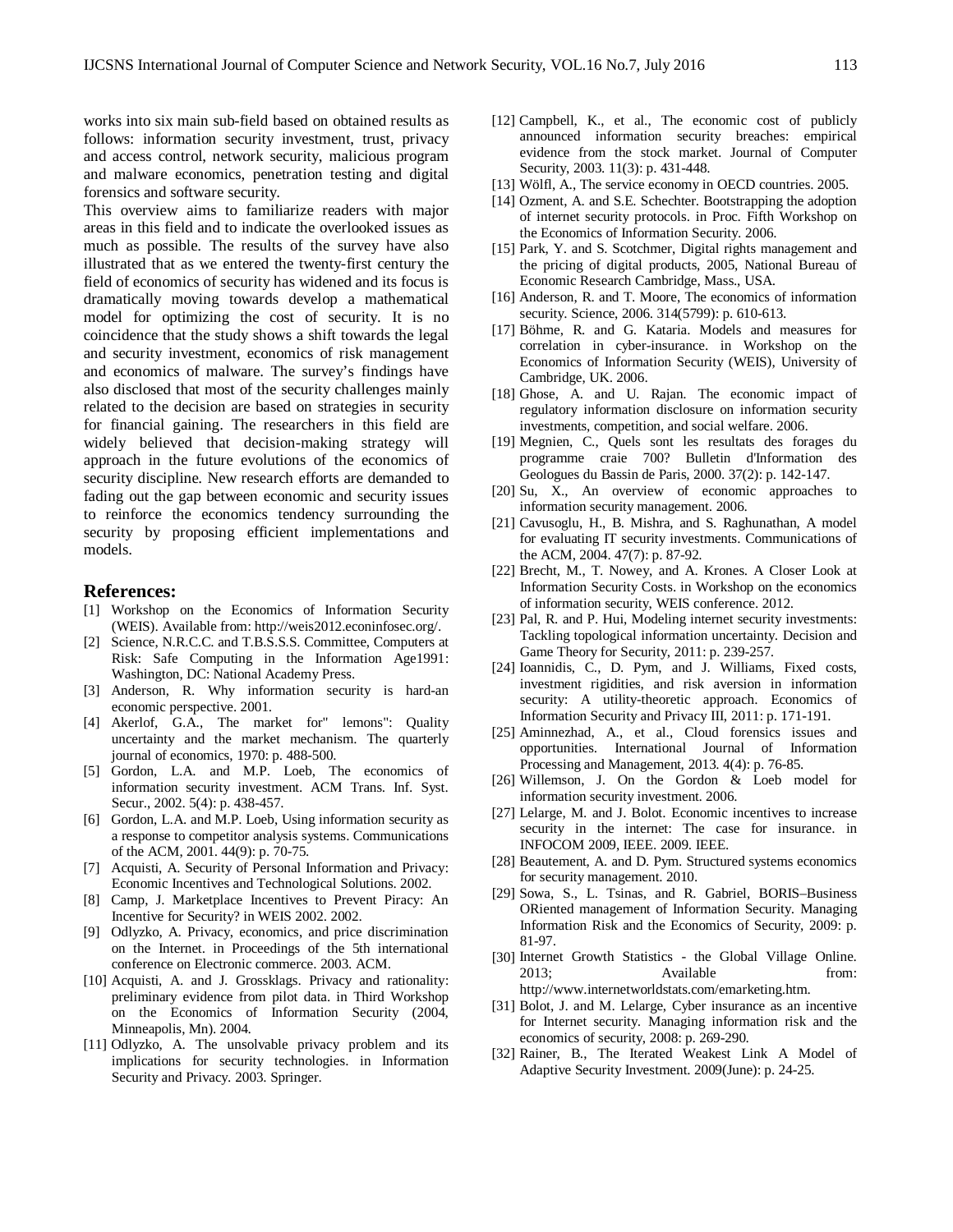- [33] Shetty, N., et al., Competitive cyber-insurance and internet security. Economics of Information Security and Privacy, 2010: p. 229-247.
- [34] Rothschild, M. and J. Stiglitz, Equilibrium in competitive insurance markets: An essay on the economics of imperfect information. The quarterly journal of economics, 1976: p. 629-649.
- [35] Johnson, B., R. Böhme, and J. Grossklags, Security games with market insurance. Decision and Game Theory for Security, 2011: p. 117-130.
- [36] Kirstein, R., Risk-neutrality and strategic insurance, 1999, CSLE Discussion Paper.
- [37] Böhme, R., Towards insurable network architectures. it-Information Technology, 2010. 52(5): p. 290-293.
- [38] Gellman, R. Privacy, consumers, and costs: How the lack of privacy costs consumers and why business studies of privacy costs are biased and incomplete. in Digital Media Forum, Ford Foundation. 2002.
- [39] Varian, H.R., Economic aspects of personal privacy. Topics in Regulatory Economics and Policy, 1996: p. 127-138.
- [40] Preibusch, S. and J. Bonneau, The privacy landscape: product differentiation on data collection. Economics of Information Security and Privacy III, 2011: p. 263-283.
- [41] Preibusch, S., K. Krol, and A.R. Beresford. The privacy economics of voluntary over-disclosure in Web forms. 2012.
- [42] Pitofsky, R., et al., Privacy online: Fair information practices in the electronic marketplace. Statement of the Federal Trade Commission before the Committee on Commerce, Science and Transportation, United States Senate, Washington, DC, 2000.
- [43] Ben-Ner, A. and L. Putterman, Trust in the New Economy1. 2002.
- [44] Guerra, G., et al., Economics of trust in the information economy: Issues of identity, privacy and security. OECD Information Security and Privacy Working Paper No. JT00142557, OII Research Report No. 1, 2003.
- [45] Hirshleifer, J., The private and social value of information and the reward to inventive activity. The American economic review, 1971. 61(4): p. 561-574.
- [46] Shen, Y. and S. Pearson, Privacy Enhancing Technologies: A Review. 2013.
- [47] Acquisti, A., Identity management, privacy, and price discrimination. Security & Privacy, IEEE, 2008. 6(2): p. 46-50.
- [48] Cisco, economic impact of network security threats. 2002.
- [49] Cybenko, G., A. Giani, and P. Thompson. Cognitive hacking and the value of information. in Workshop on Economics and Information Security. 2002.
- [50] Gueye, A. and V. Marbukh, A Game-Theoretic Framework for Network Security Vulnerability Assessment and Mitigation, in Decision and Game Theory for Security2012, Springer. p. 186-200.
- [51] Gueye, A., J. Walrand, and V. Anantharam, Design of network topology in an adversarial environment. Decision and Game Theory for Security, 2010: p. 1-20.
- [52] Maillé, P., P. Reichl, and B. Tuffin, Interplay between security providers, consumers, and attackers: a weighted congestion game approach. Decision and Game Theory for Security, 2011: p. 67-86.
- [53] Rahman, M.R., A survey of incentive mechanisms in peerto-peer systems, 2009, Citeseer.
- [54] Grossklags, J., N. Christin, and J. Chuang. Security and insurance management in networks with heterogeneous agents. in Proceedings of the 9th ACM conference on Electronic commerce. 2008. ACM.
- [55] Grossklags, J., N. Christin, and J. Chuang. Secure or insure?: a game-theoretic analysis of information security games. 2008.
- [56] Narasimhan, H., V. Varadarajan, and C.P. Rangan, Towards a Cooperative Defense Model Against Network Security Attacks. 2010.
- [57] Freudiger, J., et al. On non-cooperative location privacy: a game-theoretic analysis. in Proceedings of the 16th ACM conference on Computer and communications security. 2009. ACM.
- [58] Manshaei, M., et al., Game theory meets network security and privacy. ACM transaction on Computational Logic, 2011. 5.
- [59] Aminnezhad, A., A. Dehghantanha, and M.T. Abdullah, A survey on privacy issues in digital forensics. International Journal of Cyber-Security and Digital Forensics (IJCSDF), 2012. 1(4): p. 311-323.
- [60] Overill, R., et al., A cost-effective model for digital forensic investigations, in Advances in Digital Forensics V2009, Springer. p. 231-240.
- [61] Casey, E., Digital evidence and computer crime: Forensic science, computers, and the internet2011: Academic press.
- [62] Nochenson, A. and C.L. Heimann, Simulation and Game-Theoretic Analysis of an Attacker-Defender Game, in Decision and Game Theory for Security2012, Springer. p. 138-151.
- [63] Stone-Gross, B., et al., The underground economy of fake antivirus software, in Economics of Information Security and Privacy III2013, Springer. p. 55-78.
- [64] Buldas, A. and R. Stepanenko, Upper Bounds for Adversaries' Utility in Attack Trees, in Decision and Game Theory for Security2012, Springer. p. 98-117.
- [65] Florêncio, D. and C. Herley, Where Do All the Attacks Go?, in Economics of Information Security and Privacy III2013, Springer. p. 13-33.
- [66] Böhme, R. and M. Félegyházi, Optimal information security investment with penetration testing, in Decision and Game Theory for Security2010, Springer. p. 21-37.
- [67] August, T. and T.I. Tunca, Who should be responsible for software security? A comparative analysis of liability policies in network environments. Management Science, 2011. 57(5): p. 934-959.
- [68] August, T. and T.I. Tunca, Network software security and user incentives. Management Science, 2006. 52(11): p. 1703-1720.
- [69] Anderson, J., J. Bonneau, and F. Stajano. Inglorious installers: security in the application marketplace. in Workshop on the Economics of Information Security (WEIS). 2010.
- [70] Kannan, K., R. Telang, and H. Xu. Economic analysis of the market for software vulnerability disclosure. in System Sciences, 2004. Proceedings of the 37th Annual Hawaii International Conference on. 2004. IEEE.
- [71] The Economics of Cybercrime and the Law of Malware Probability, 2010.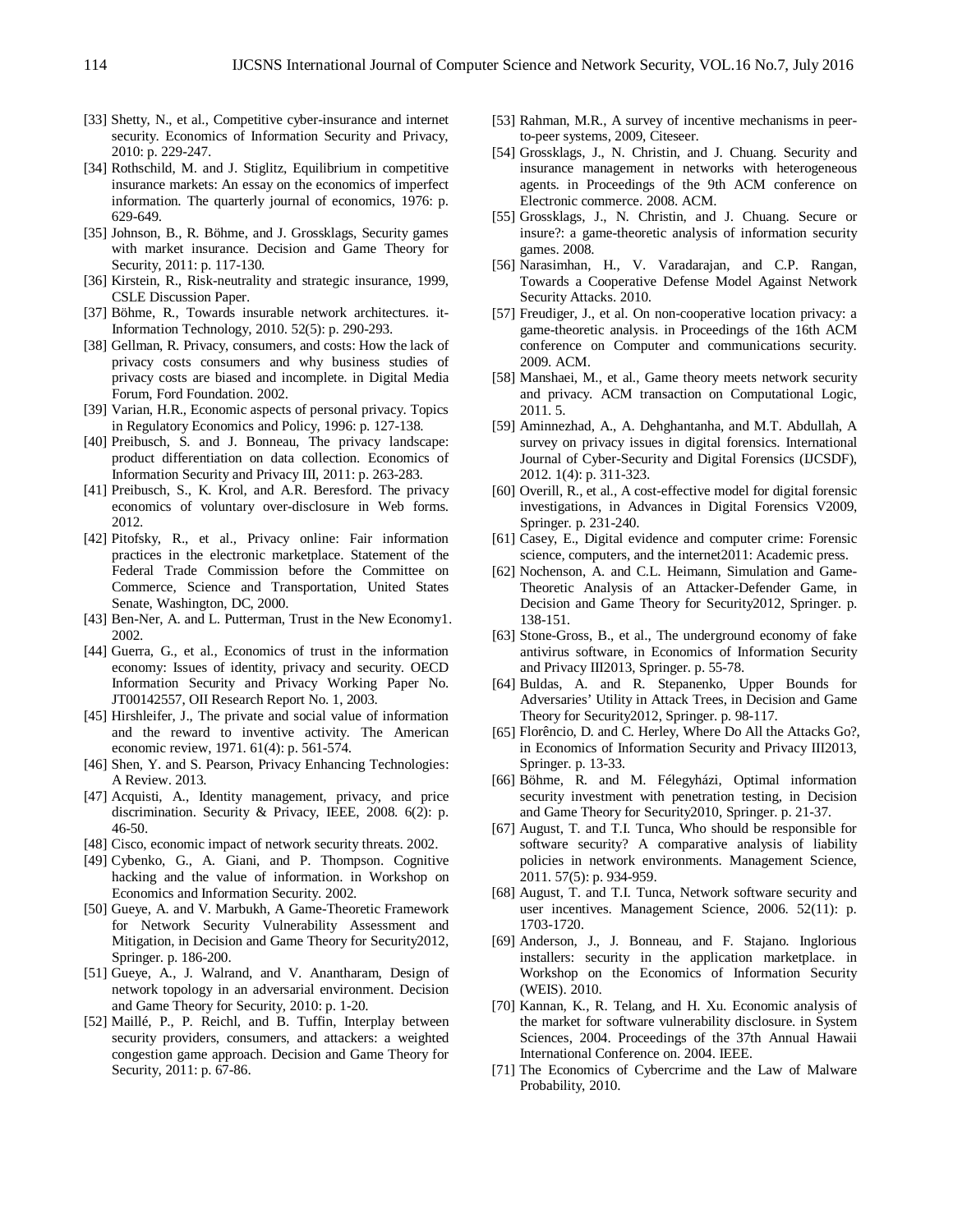- [72] Kondakci, S., A concise cost analysis of Internet malware. Computers & Security, 2009. 28(7): p. 648-659.
- [73] Chia, P.H. and J. Chuang, Colonel blotto in the phishing war, in Decision and Game Theory for Security2011, Springer. p. 201-218.
- [74] Borel, E., The Theory of Play and Integral Equations with Skew Symmetric Kernels. Econometrica, 1953: p. 97-100.
- [75] Bensoussan, A., M. Kantarcioglu, and S.C. Hoe, A gametheoretical approach for finding optimal strategies in a botnet defense model, in Decision and Game Theory for Security2010, Springer. p. 135-148.
- [76] Lelarge, M. Economics of malware: Epidemic risks model, network externalities and incentives. in Communication, Control, and Computing, 2009. Allerton 2009. 47th Annual Allerton Conference on. 2009. IEEE.
- [77] Varian, H., System reliability and free riding. Economics of Information Security, 2004: p. 1-15.
- [78] Lelarge, M. and J. Bolot. A local mean field analysis of security investments in networks. in Proceedings of the 3rd international workshop on Economics of networked systems. 2008. ACM.
- [79] Lelarge, M. and J. Bolot. Network externalities and the deployment of security features and protocols in the

internet. in ACM SIGMETRICS Performance Evaluation Review. 2008. ACM.

- [80] Bolot, J.C. and M. Lelarge. A new perspective on internet security using insurance. in INFOCOM 2008. The 27th Conference on Computer Communications. IEEE. 2008. IEEE.
- [81] Cremonini, M. and D. Nizovtsev, Understanding and influencing attackers' decisions: Implications for security investment strategies. 2006.
- [82] 82. Kodialam, M. and T. Lakshman. Detecting network intrusions via sampling: a game theoretic approach. in INFOCOM 2003. Twenty-Second Annual Joint Conference of the IEEE Computer and Communications. IEEE Societies. 2003. IEEE.
- [83] Bohacek, S., et al., Game theoretic stochastic routing for fault tolerance and security in computer networks. Parallel and Distributed Systems, IEEE Transactions on, 2007. 18(9): p. 1227-1240.
- [84] Theoharidou, M., et al., The insider threat to information systems and the effectiveness of ISO17799. Computers & Security, 2005. 24(6): p. 472-484.

| Table 1 - - Obtained Fields from Selected publications |  |  |
|--------------------------------------------------------|--|--|
|--------------------------------------------------------|--|--|

|                                                               | <b>Decision</b><br><b>Support</b><br><b>Systems</b> | GameSec<br>Conference   | <b>IEEE Transactions</b><br>on Information<br><b>Forensics</b> and<br><b>Security</b> | <b>SANS</b>              | Telecommunications<br>Policy | <b>WEIS</b> | <b>TOTAL</b> |
|---------------------------------------------------------------|-----------------------------------------------------|-------------------------|---------------------------------------------------------------------------------------|--------------------------|------------------------------|-------------|--------------|
| Penetration<br><b>Testing and</b><br><b>Digital Forensics</b> |                                                     | 4                       |                                                                                       | $\overline{\phantom{a}}$ | ۰                            | 12          | 16           |
| <b>Malicious</b><br>Program and<br>Malware                    | $\mathbf{1}$                                        | $\mathbf{2}$            |                                                                                       | $\overline{\phantom{a}}$ |                              | 12          | 15           |
| <b>Network</b><br><b>Security</b>                             |                                                     | $\tau$                  | 3                                                                                     |                          | $\overline{2}$               | 9           | 21           |
| <b>Information</b><br><b>Security</b><br>Investment           | $\overline{2}$                                      | $\overline{2}$          |                                                                                       | 3                        | 1                            | 35          | 43           |
| Software<br><b>Security</b>                                   | 1                                                   | ٠                       | ٠                                                                                     | $\overline{\phantom{a}}$ | ۰                            | 10          | 11           |
| <b>Trust and</b><br>Privacy                                   |                                                     | $\overline{\mathbf{4}}$ |                                                                                       | $\overline{\phantom{a}}$ |                              | 26          | 30           |
| <b>TOTAL</b>                                                  | $\overline{4}$                                      | 19                      | 3                                                                                     | 3                        | 3                            | 104         | 136          |



Figure 1- An example of a 2-node mix zone, where mobile nodes change their identifiers at the mix zone